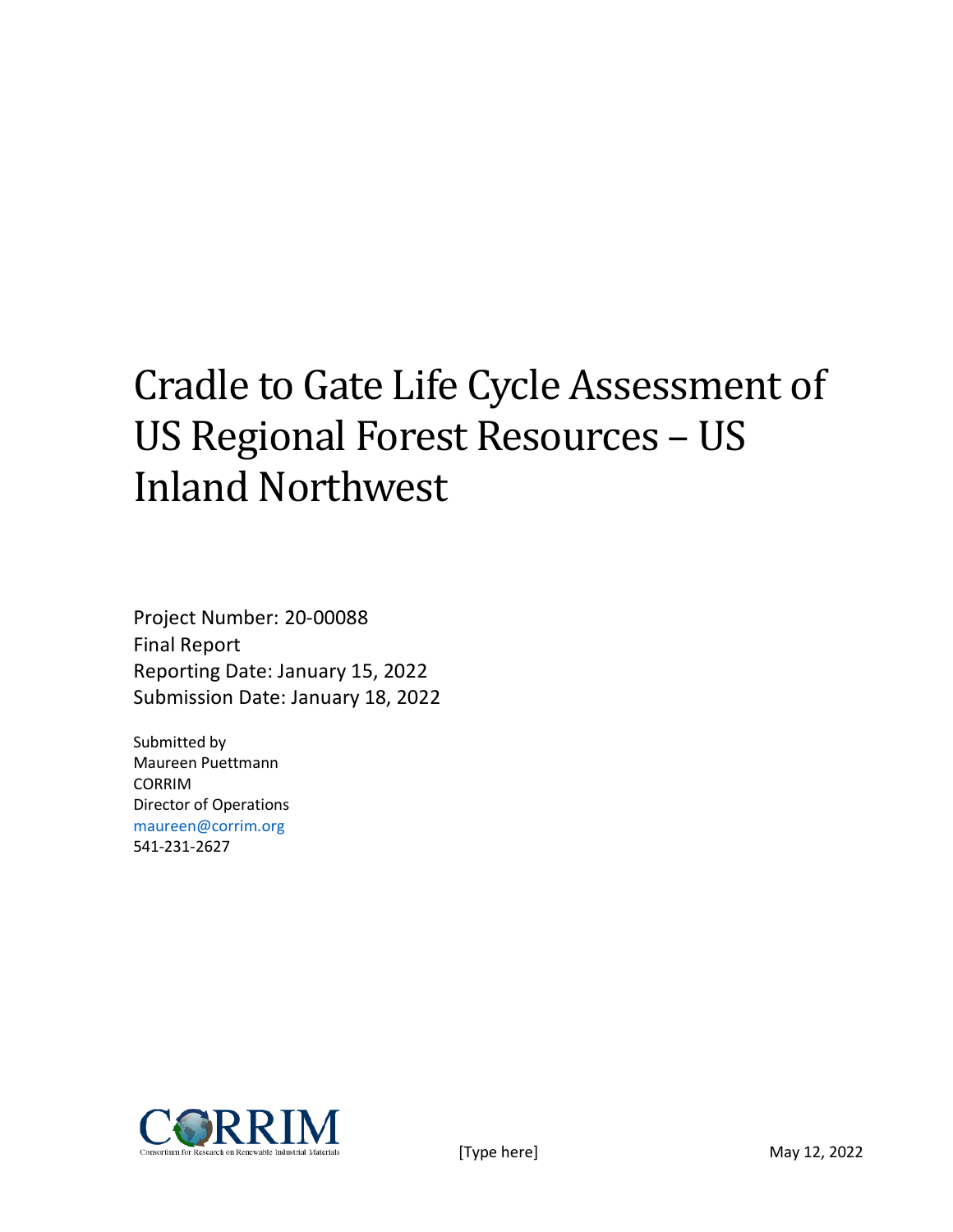Author:

Elaine E. Oneil, PhD CORRIM Director of Science and Sustainability [elaine@corrim.org](mailto:elaine@corrim.org)

January 15, 2022

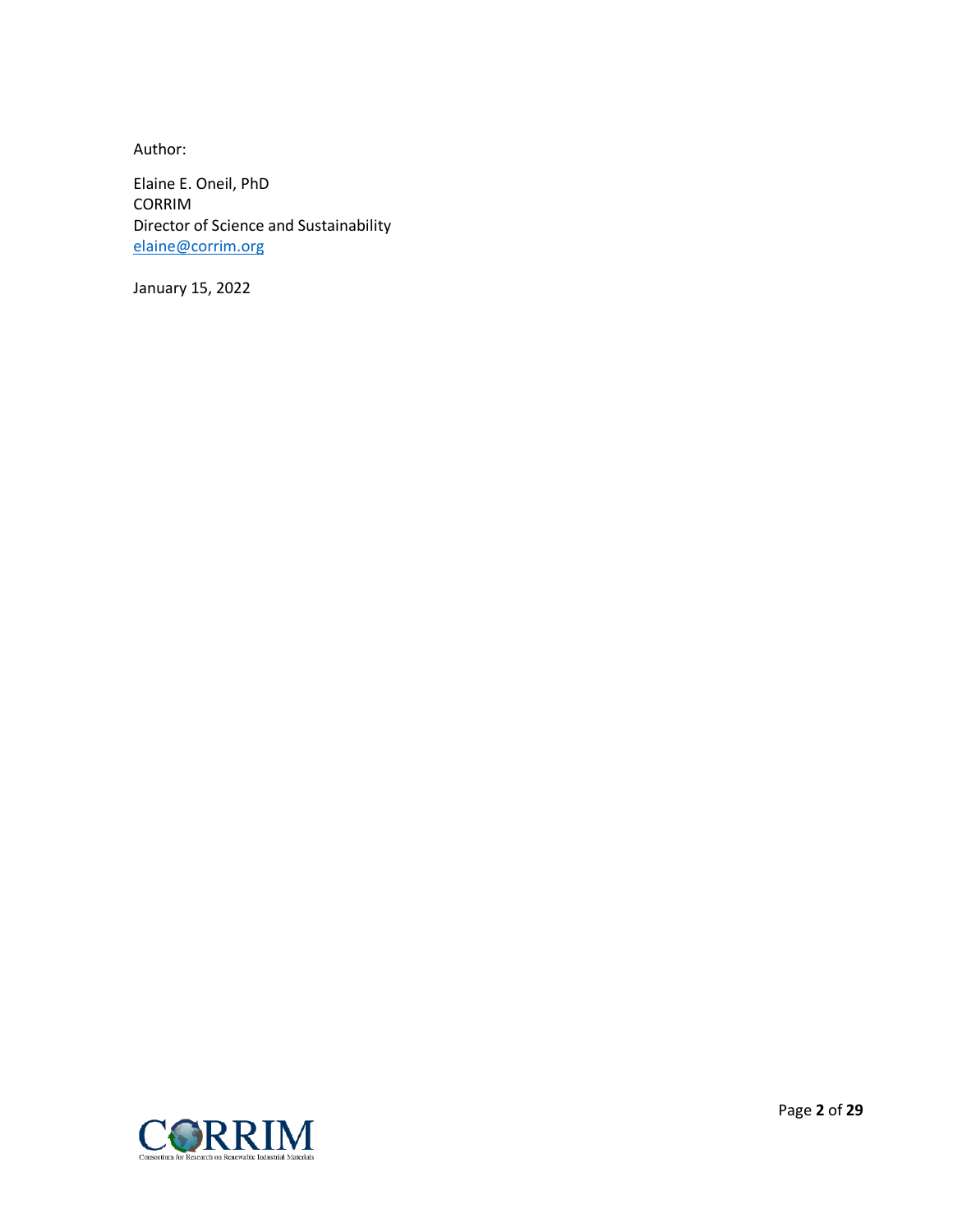# <span id="page-2-0"></span>Abstract

The Inland Northwest softwood forests (hereafter INW forests) generate approximately 8% of US softwood products. In this region that encompasses Idaho, Montana, eastern Washington and eastern Oregon, nearly 60% of the harvested softwood volume comes from private lands, though there is an increasing amount from federal lands in recent measurement periods.

A combination of USFS Forest Inventory and Analysis (FIA) data and other secondary sources were aggregated and allocated to generate a life cycle impact assessment (LCIA) for the growth and harvesting of a cubic meter of INW softwood harvested logs (hereafter referred to as sawlogs). This system boundary was chosen to be consistent with the A1 module required by an Environmental Product Declaration for wood products. Overall, it takes 154 MJ of energy to produce a cubic meter of INW softwood sawlogs with a resultant Global Warming Potential (GWP) of thirteen kilograms of carbon dioxide equivalent per cubic meter (13.0 kg CO<sub>2</sub>e/m<sup>3</sup>) of sawlog harvested and loaded on the truck ready for transportation to the mill. This impact is approximately 1.6% of the  $CO<sub>2</sub>e$  that is contained in a m<sup>3</sup> of INW softwood sawlogs. Substantial forest mortality from insects and disease is occurring across the region but it is not yet resulting in declining forest carbon stocks overall. However, there are sub-regions that show mortality plus harvest exceeding growth. If the mortality events increase to the extent that the entire regional wood supply region does not maintain stable or increasing carbon stocks, the LCA results will require adjustment to account for the overall carbon balance of the system. In a worst case scenario this is likely to increase the GWP from 13.0 kg  $CO<sub>2</sub>e/m<sup>3</sup>$  of sawlog to 40.0 kg  $CO<sub>2</sub>e/m<sup>3</sup>$  of sawlog harvested, or 5.5% of the CO<sub>2</sub>e that is contained in a m<sup>3</sup> of INW sawlogs.

Keywords: *Inland Northwest softwood forestry, softwood LCA, life cycle assessment, environmental footprint, wood products, forest carbon, forest residue, fire risk reduction*

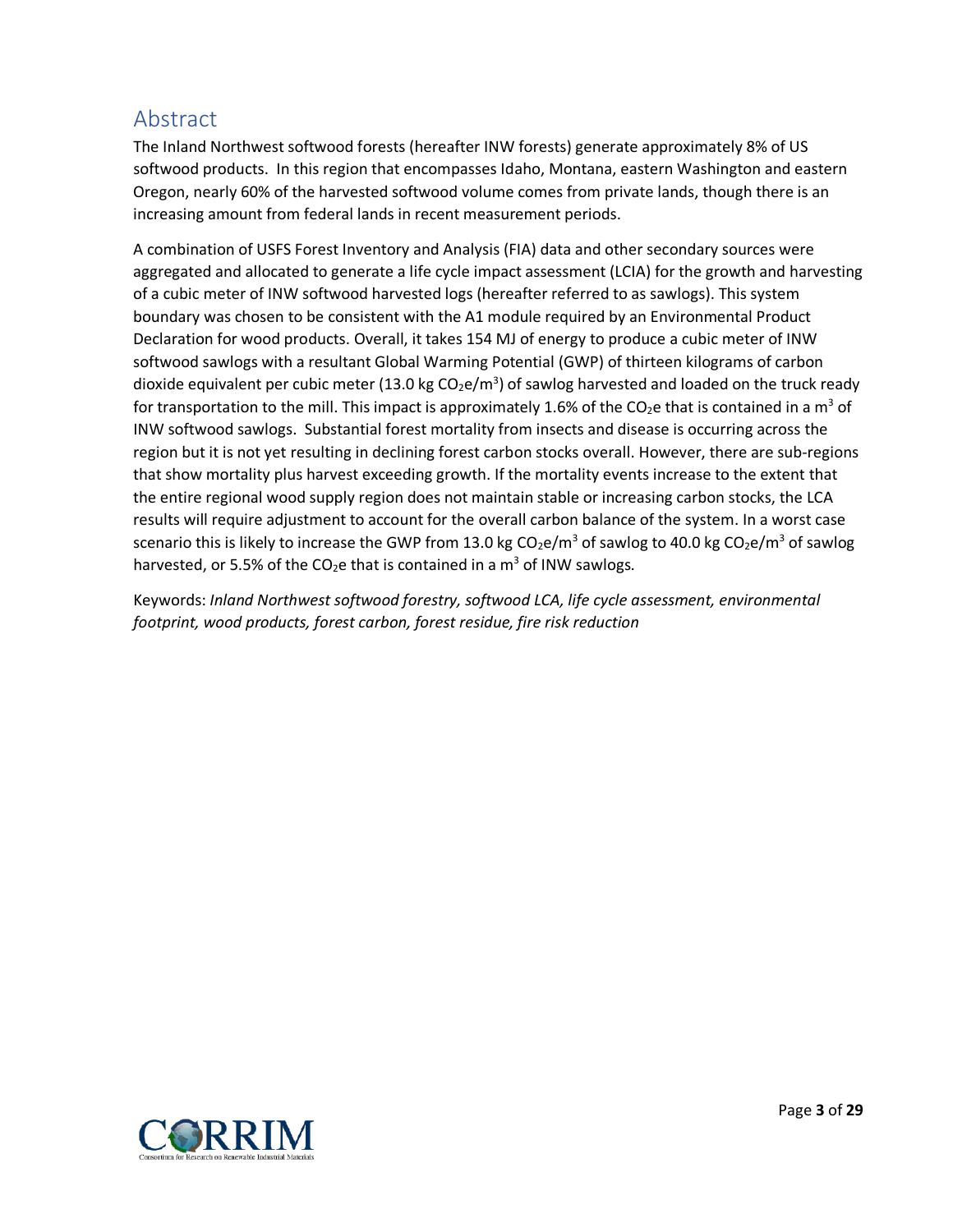# <span id="page-3-0"></span>Contents

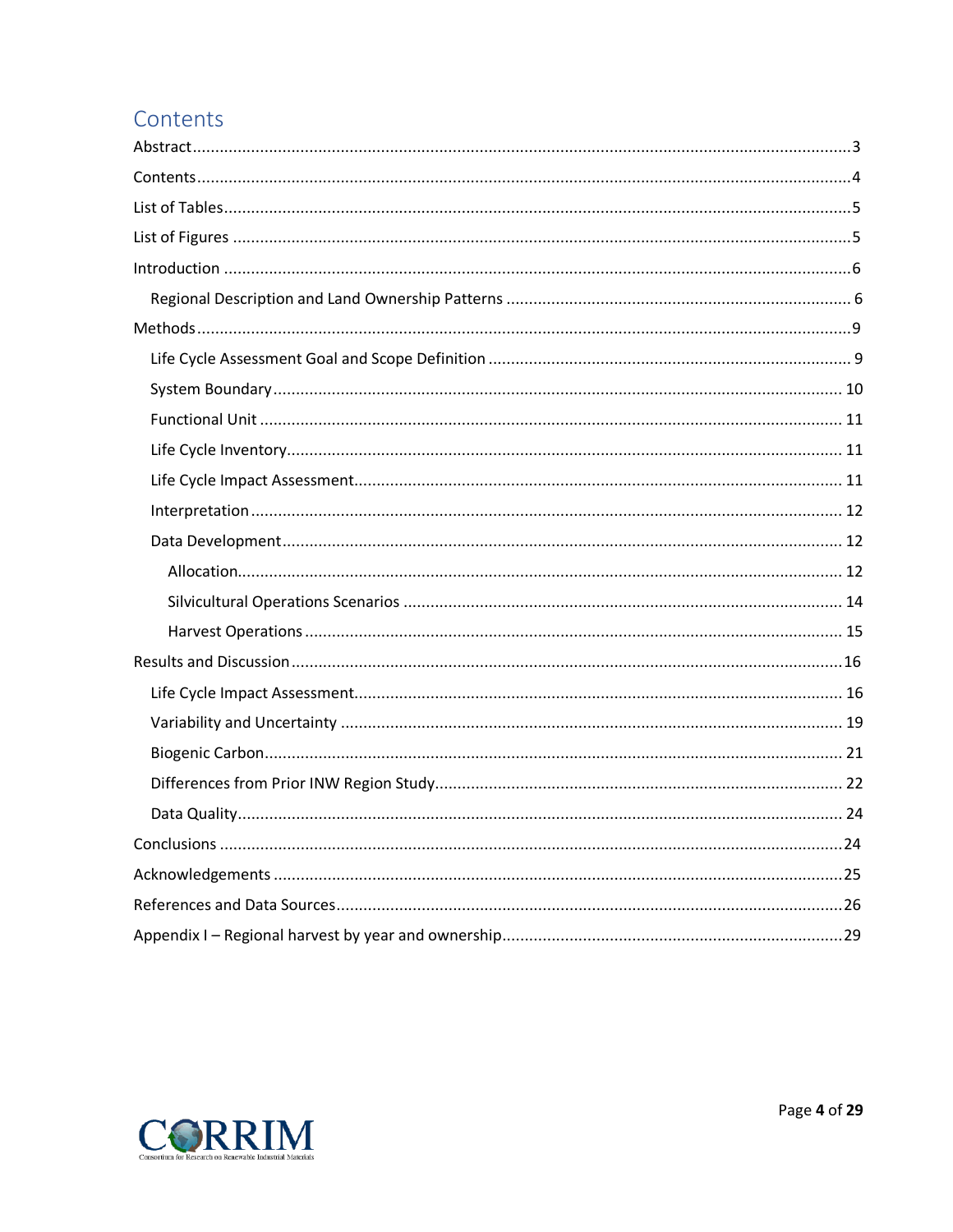# <span id="page-4-0"></span>List of Tables

| Table 2 Inland Northwest Inventory Components of Change 2006-2015 (1,000 cubic feet/year) 8             |  |
|---------------------------------------------------------------------------------------------------------|--|
|                                                                                                         |  |
|                                                                                                         |  |
|                                                                                                         |  |
| Table 6 Allocation of softwood harvest volume by piece size and volume removed  14                      |  |
|                                                                                                         |  |
|                                                                                                         |  |
| Table 9 LCIA result summary for one cubic meter of INW softwood sawlog for silvicultural operations and |  |
|                                                                                                         |  |
| Table 10 LCIA result summary for one cubic meter of INW softwood for silvicultural operations and       |  |
|                                                                                                         |  |
| Table 11 Cumulative Energy Demand for one cubic meter of INW softwood sawlog for silvicultural          |  |
|                                                                                                         |  |
| Table 12 Cumulative Energy Demand for one cubic meter of INW softwood sawlog for silvicultural          |  |
|                                                                                                         |  |
| Table 13 LCIA result summary for partitioned silvicultural operations for one cubic meter of INW        |  |
|                                                                                                         |  |
| Table 14: LCIA result summary for partitioned silvicultural operations for one cubic meter of INW       |  |
|                                                                                                         |  |
|                                                                                                         |  |
| Table 16 Comparison of previous LCA study by Oneil et al. (2010) and this report (2021) for A1 system   |  |
|                                                                                                         |  |
|                                                                                                         |  |
| Table 18: INW regional harvest by year and owner type group 2002-2018 (in MBF) 29                       |  |

# <span id="page-4-1"></span>List of Figures

| Figure 2 United States growing stock and timberland acreage 1953-2017. (Source data Oswalt et al.      |  |
|--------------------------------------------------------------------------------------------------------|--|
|                                                                                                        |  |
|                                                                                                        |  |
| Figure 4: Cubic meters of residue per $m3$ of harvested wood product for select harvest systems in the |  |
|                                                                                                        |  |
| Figure 5: Cubic meters of residue per $m^3$ of harvested wood products – small diameter harvests  21   |  |

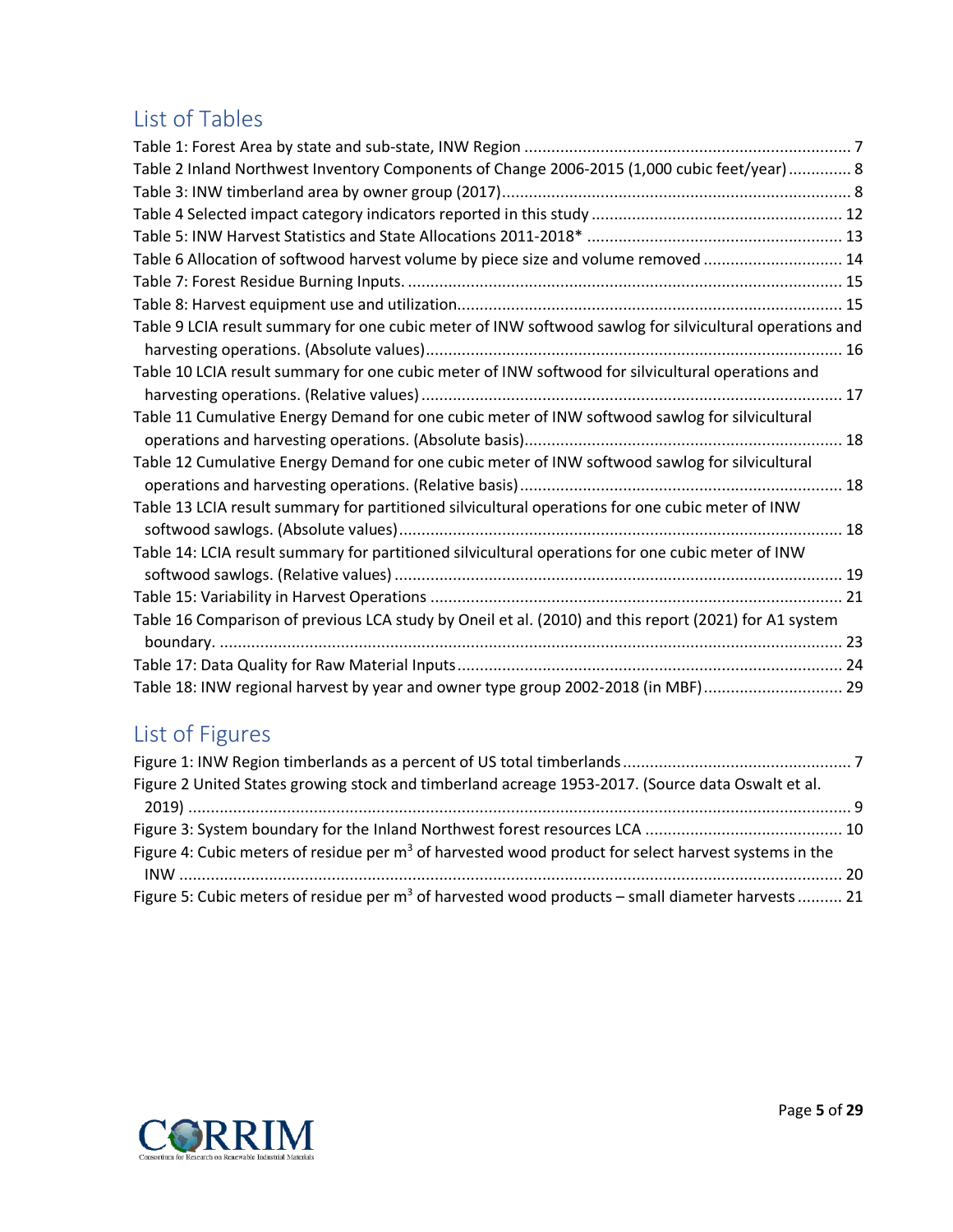# <span id="page-5-0"></span>Introduction

This study was designed to provide input data for estimating the environmental footprint of a cubic meter (m<sup>3</sup>) of harvested softwood sawlogs from the Inland Northwest (INW) region of the US. The Inland Northwest is comprised of Idaho, Montana, Eastern Washington (EWA) and Eastern Oregon (EOR). Washington and Oregon are both separated into moist temperate rainforests to the west of the Cascade Mountain crest and dry interior forests to the east. These ecological differences lead to vastly different forest productivities, silvicultural requirements, and harvesting operations. For the most part the mountains effectively limit transport of logs between eastern and western Washington and Oregon rendering them effectively two regions. For these reasons, EWA and EOR are segregated from the westsides of these states and incorporated into the INW for analysis of the environmental impacts of forest operations where forest growth, yield, silviculture, and harvesting systems are similar.

This study synthesizes an array of data from secondary sources to generate estimates of the yield and emissions associated with softwood sawlog growth and harvest for this timber producing region. It updates the last lifecycle analysis of INW forests used for this purpose (Oneil et al. 2010), considers variability in production processes, and accounts for changes in life cycle reporting requirements.

Life cycle assessment (LCA) reporting requirements have changed to be consistent with the *North American Product Category Rules (PCR) for North American Structural and Architectural Wood Products Part B* (UL 2019) and *Part A: Life Cycle Assessment Calculations Rules and Report Requirements* (UL 2018) which dictate the requirements of wood product Environmental Product Declarations (EPD). As regional silvicultural and harvesting practices are key components of wood EPD, the data developed for this project are reported consistent with the requirements of the PCR and follow ISO 14040/44 (ISO 2006a-b) and ISO 21930 (ISO 2017) standards for conducting LCAs. Taken together these changes update and advance on the Oneil et al. (2010) reporting for INW softwood forests using current data and data allocation processes.

Forest Inventory and Analysis (FIA) data reported every decade by the United States Forest Service (Oswalt et al. 2019) is used to provide a general description of the timber resources, and to determine harvest allocations and product outputs from the region. These data are augmented by USFS PNW Research Station work products (Palmer et al., 2018, 2019), and University of Montana Bureau of Business and Economic Research (UM BBER, 2020) data on harvesting and milling operations across the region. After this overview, descriptions of LCA methods, limitations, and requirements are provided to establish the scale and scope of the regional analysis. Data development and analysis describe the literature sources and other background reference materials used to characterize the 'representative cubic meter' and its variability. Results are provided by cubic meter of sawlog, our functional unit for this analysis. Interpretation and discussion of the results are placed in the context of former studies and current opportunities to use these data to inform Environmental Product Declarations (EPD), and to support public policy debates regarding the carbon consequences of forest management operations.

# <span id="page-5-1"></span>Regional Description and Land Ownership Patterns

Timberland comprises approximately 77% of INW forests, with another 19% reserved from harvest and 5% unsuitable for harvesting operations due to low productivity [\(Table 1\)](#page-6-0). The INW forests represent approximately 10.6% of US Timberland [\(Figure 1\)](#page-6-1) (Derived from Oswalt et al. 2019, UM BBER 2020, Palmer et al., 2018, 2019).

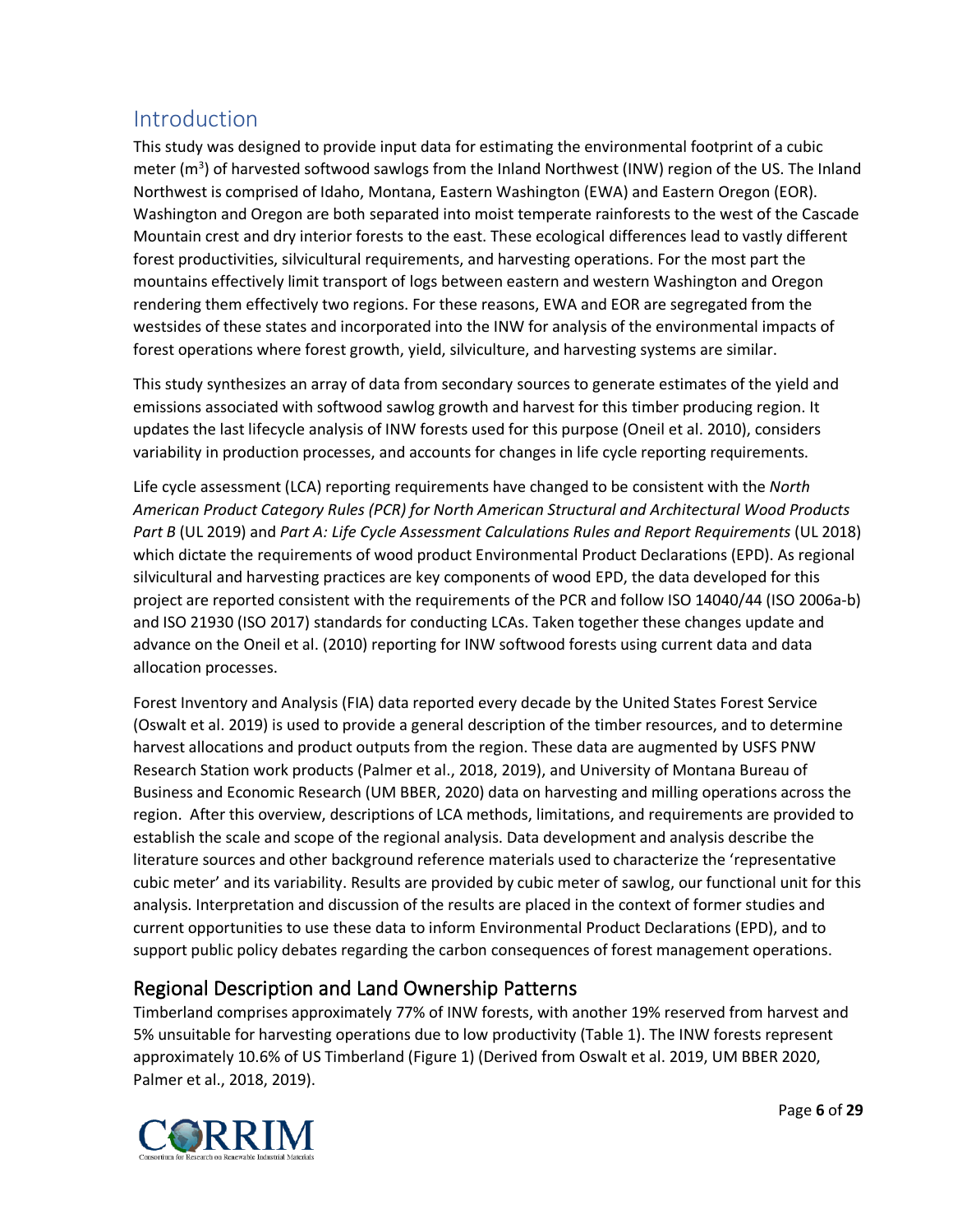

<span id="page-6-1"></span>*Figure 1: INW Region timberlands as a percent of US total timberlands* 

| Timberland, reserved and low productivity forest area (1000 acres) |                        |                   |                                      |                                 |          |                                               |  |  |
|--------------------------------------------------------------------|------------------------|-------------------|--------------------------------------|---------------------------------|----------|-----------------------------------------------|--|--|
| State and<br>Sub-state                                             | <b>Total</b><br>forest | <b>Timberland</b> | <b>Reserved</b><br><b>Timberland</b> | <b>Reserved</b><br><b>Other</b> | Woodland | percent of<br><b>INW</b><br><b>Timberland</b> |  |  |
| <b>EOR</b>                                                         | 14,435                 | 10,268            | 1,383                                | 153                             | 2,632    | 19%                                           |  |  |
| <b>EWA</b>                                                         | 10,061                 | 8,209             | 1,108                                | 374                             | 370      | 15%                                           |  |  |
| Idaho                                                              | 21,386                 | 16,532            | 3,771                                | 1,083                           | 203      | 30%                                           |  |  |
| <b>Montana</b>                                                     | 25,517                 | 19,768            | 3,768                                | 1,980                           | 367      | 36%                                           |  |  |
| <b>INW Region</b>                                                  | 71,399                 | 54,777            | 10,030                               | 3,589                           | 3,572    | 100%                                          |  |  |

<span id="page-6-0"></span>*Table 1: Forest Area by state and sub-state, INW Region*

Inland Northwest softwood forests are experiencing massive mortality due to insects, disease, and wildfire [\(Table 2\)](#page-7-0) (compiled from Oswalt et al. 2019, Palmer et al. 2018, 2019) which when coupled with harvests (removals) result in some states showing a decreasing inventory across their designated timberlands. Overall, the INW region still maintains an increasing inventory, but at a decreasing rate, as shown by the flat growing stock inventory line since the 1997 FIA reporting period [\(Figure 2\)](#page-8-2) (Ibid).

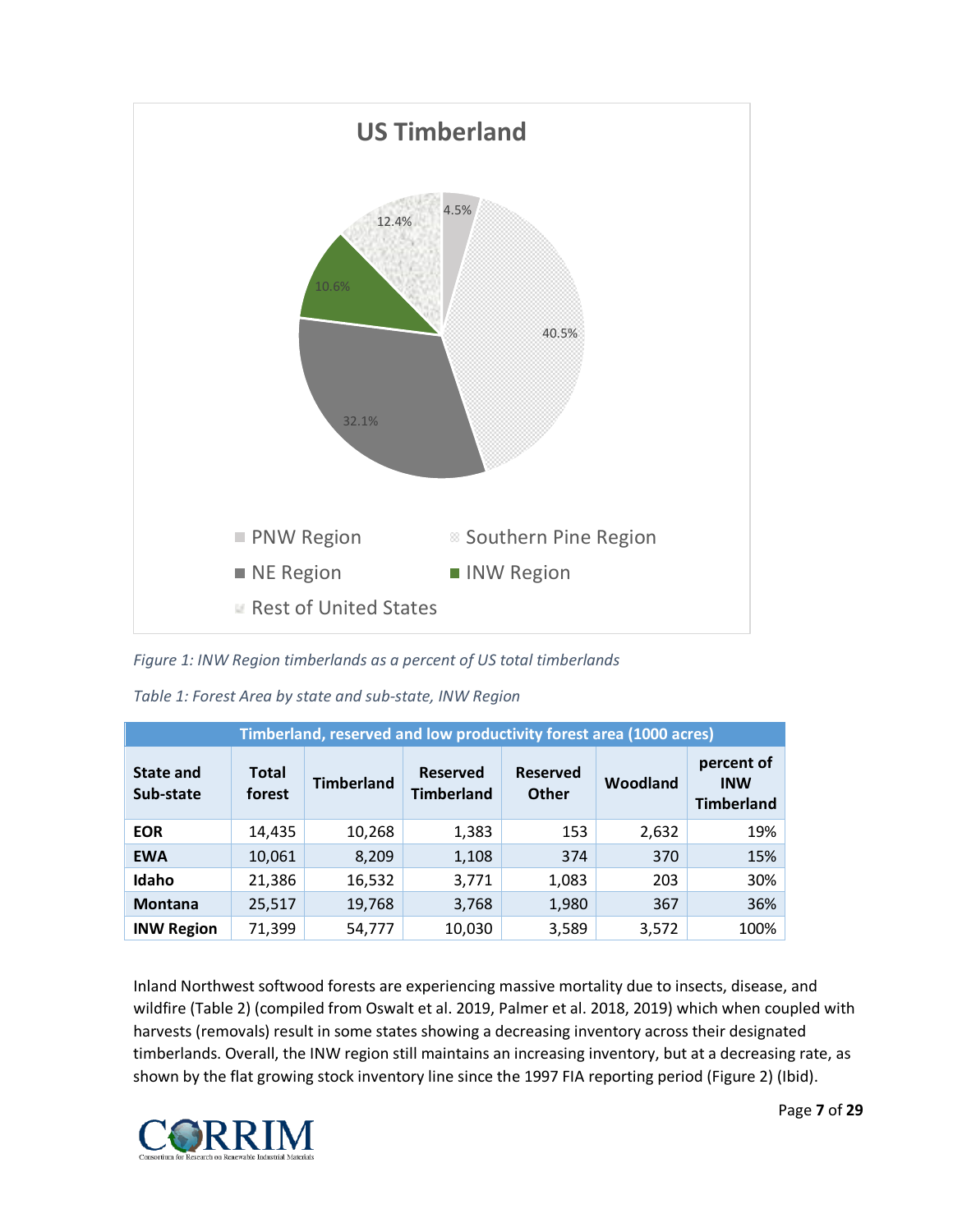Analysis of the eastern Washington and Oregon data indicate that most of the mortality is on public lands (81%) which represent 72% of total acres [\(Table 3\)](#page-7-1), while 60% of the timber harvest comes from the 28% of timberland owned by private interests. Harvests from the INW represent approximately 8% of total US softwood harvests. Harvest volume is allocated to approximately 63% durable wood products (sawlogs, veneer logs, posts, poles and pilings) with the remainder to pulpwood, fuelwood, and other miscellaneous products (ibid).

| State and/or<br><b>Subregion</b> | Net growth | <b>Removals</b> | <b>Mortality</b> | <b>Net growth less</b><br>removals |
|----------------------------------|------------|-----------------|------------------|------------------------------------|
| Idaho                            | 441,238    | 230,262         | 616,491          | 210,976                            |
| <b>EWA</b>                       | 91,867     | 167,394         | 479,429          | (75, 527)                          |
| <b>EOR</b>                       | 341,155    | 146,370         | 267,672          | 194,785                            |
| <b>Montana</b>                   | 54,778     | 102,171         | 662,369          | (47, 393)                          |
| <b>Total</b>                     | 929,038    | 646,197         | 2,025,961        | 282,841                            |

<span id="page-7-0"></span>*Table 2 Inland Northwest Inventory Components of Change 2006-2015 (1,000 cubic feet/year)*

<span id="page-7-1"></span>*Table 3: INW timberland area by owner group (2017)* 

| <b>State</b>   | Year | All<br>ownerships | <b>Total</b><br>public | <b>Total</b><br><b>Federal</b> | State &<br><b>local</b> | total<br>private |
|----------------|------|-------------------|------------------------|--------------------------------|-------------------------|------------------|
| Idaho          | 2017 | 16,532            | 13,676                 | 12,553                         | 1,123                   | 2,856            |
| <b>EWA</b>     | 2017 | 10,061            | 6,028                  | 5,028                          | 1,000                   | 4,034            |
| <b>EOR</b>     | 2017 | 14,435            | 10,403                 | 10,173                         | 231                     | 4,032            |
| <b>Montana</b> | 2017 | 19,768            | 13,919                 | 12,988                         | 931                     | 5,849            |
| <b>Total</b>   |      | 60,796            | 44,026                 | 40,742                         | 3,284                   | 16,770           |

(Compiled from Oswalt et al. 2019, Palmer et al. 2018, 2019)

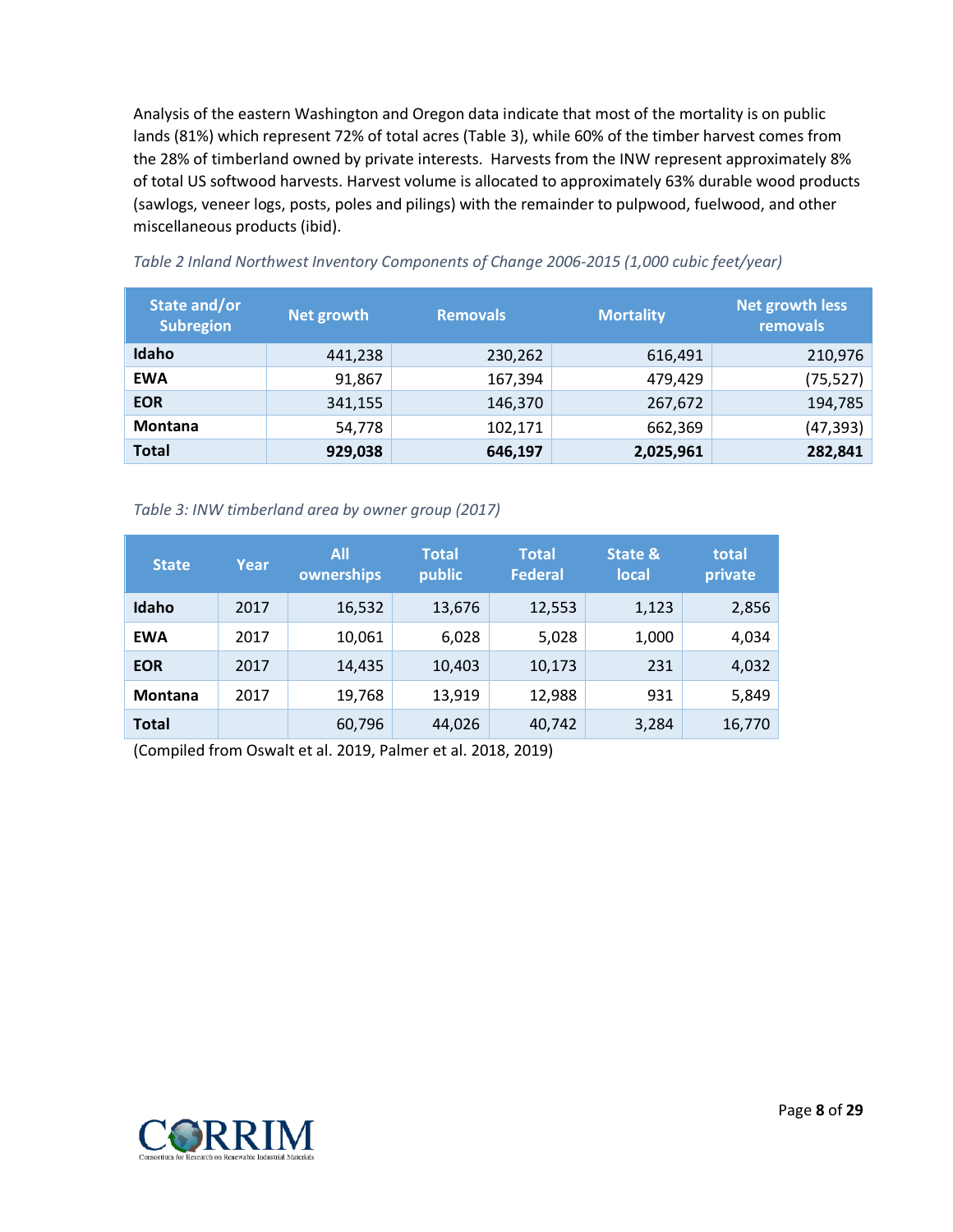

<span id="page-8-2"></span>*Figure 2 United States growing stock and timberland acreage 1953-2017. (Source data [Oswalt et al.](https://www.fs.usda.gov/treesearch/pubs/57903)  [2019\)](https://www.fs.usda.gov/treesearch/pubs/57903)*

Data on regional production and product types were used along with sub-regional data with greater specificity for allocations used to estimate the representative impact of producing softwood sawlogs from INW forests.

# <span id="page-8-0"></span>Methods

The International Organization for Standardization (ISO) defines LCA as an interconnected multiphase process consisting of four main elements: Goal and Scope Definition, Life Cycle Inventory (LCI), Life Cycle Impact Assessment (LCIA), and Interpretation (ISO 2016a, 2016b).

# <span id="page-8-1"></span>Life Cycle Assessment Goal and Scope Definition

The goal of this work is to update and revise energy and material inputs and outputs associated with the production of softwood sawlogs grown in the INW region of North America. The results can be used as upstream inputs for the development of LCA for all wood products that utilize sawlogs in their manufacturing process. Ultimately these LCA results will be used to quantify the environmental performance of durable wood products as part of regional, and/or national EPD development. The scope is limited to the evaluation of the inputs and outputs as defined by the system boundary [\(Figure 3\)](#page-9-1). Evaluation of landscape level impacts of forest operations and the potential impacts to soil carbon and biodiversity are outside the scope of this analysis.

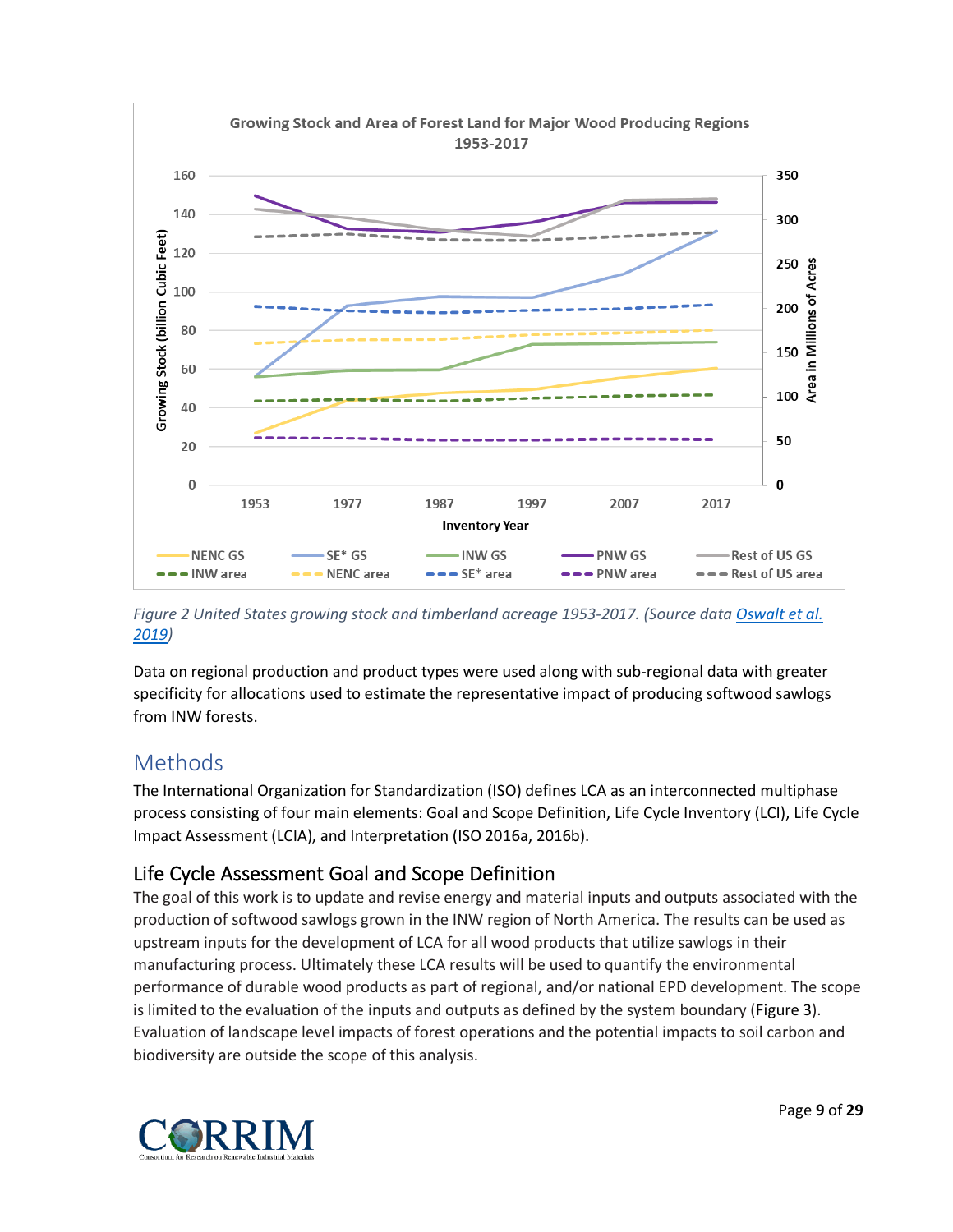# <span id="page-9-0"></span>System Boundary

The system boundary [\(Figure 3\)](#page-9-1) includes both silvicultural and harvesting operations. The INW region relies on a range of silvicultural inputs depending on management intensity. Treatments may include site preparation by piling debris or masticating residues or none at all. They may also include planting, fill planting or relying on natural regeneration after partial or clearcut harvests. Silvicultural inputs may include weed control for plantation establishment and thinning treatments to manage fire risk or may not occur at all. Thus, most inputs for silvicultural operations are (\*) to indicate that they may or may not occur on a given forest stand [\(Figure 3\)](#page-9-1). No onsite fertilization is reported for INW softwood production beyond the amounts used to grow seedlings.

The system boundary also includes harvesting operations that generate sawlog quality material. Harvesting operations include felling (cutting the trees down), yarding (moving the trees to the landing or roadside), processing (cutting the trees into lengths suitable for transport) and loading onto the logging truck ready for shipment. Hauling is not reported in this analysis as distances and equipment types are specific to wood processing facilities and reported in mill surveys. Inputs include seedlings, fuel, fertilizer, and electricity to grow seedlings, fuel and herbicides used for site preparation and weed control, fuels, lubricants, and oils used for stand management and harvesting activities including transport of crew and materials. Outputs include emissions related to the production of 1 cubic meter (m<sup>3</sup>) of logs destined for a wood product manufacturing facility, co-products, and waste including forest residues.



<span id="page-9-1"></span>*Figure 3: System boundary for the Inland Northwest forest resources LCA*

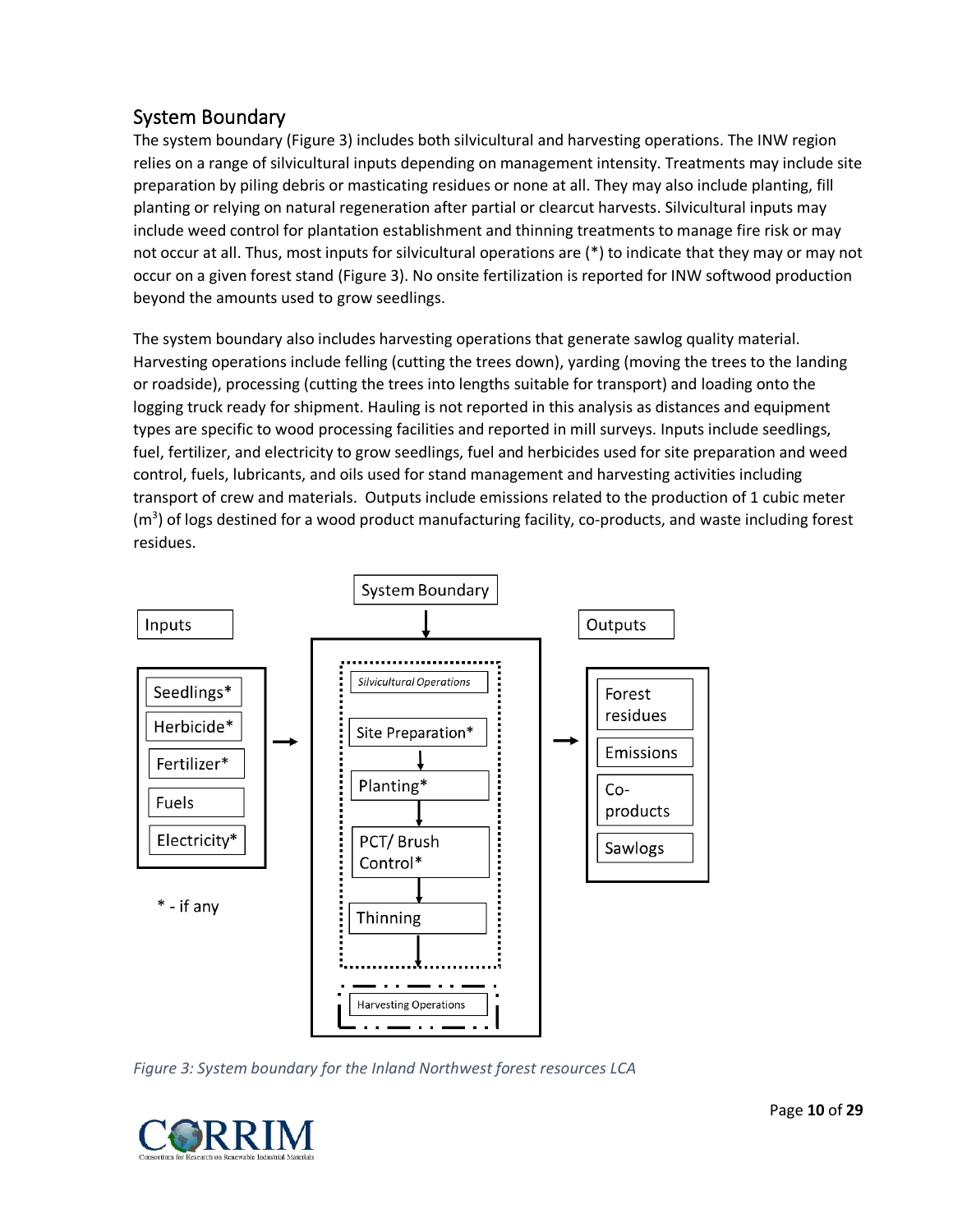# <span id="page-10-0"></span>Functional Unit

The results are based on 1  $m<sup>3</sup>$  of logs delivered to the manufacturing facility. All input and output data were allocated to the functional unit of product based on the mass of products and co-products in accordance with International Organization for Standardization (ISO) protocols (ISO 2006). The allocation is based on oven-dry weight of the logs.

When trees are harvested, the tops, limbs, damaged boles, and undersized trees are left behind as forest residues. These residues either decay in situ or can be yarded to the landing where they are piled and left to decay, piled and burned, or removed as a source of bioenergy feedstock. If the material is removed from the site as a source of fiber, it becomes a co-product and can be assigned upstream forestry burdens and consequent impacts. Burdens associated with these non-sawlog uses were allocated to the non-sawlog and leave the system boundary. If the material is left to decay in-situ it leaves the system boundary as a forest residue. If the material is burned to meet fire hazard abatement regulations, or to increase plantable spots, it generates emissions that are captured in the life cycle and allocated to the harvested wood volume. In the INW region, burning forest residues is a common practice as it serves a dual role of reducing fire risk. Therefore, burning residues is included as part of this analysis and is also dealt with in detail in the variability analysis.

### <span id="page-10-1"></span>Life Cycle Inventory

The key component in an LCA is the life cycle inventory (LCI). The LCI is an objective, data-based process of quantifying energy and raw material inputs, air emissions, waterborne effluents, solid waste, and other environmental releases occurring within the system boundary. These data are the quantitative inputs used to develop the life cycle impact assessment (LCIA).

### <span id="page-10-2"></span>Life Cycle Impact Assessment

<span id="page-10-3"></span>The LCIA phase establishes links between the LCI results and potential environmental impacts. The LCIA calculates impact indicators for specific emission types [\(Table 4\)](#page-10-3). These impact indicators provide general, but quantifiable, indications of potential environmental impacts. Environmental impacts are determined using the TRACI method (Bare 2011) for this LCIA. Each impact indicator is a measure of an aspect of a potential impact. This LCIA does not make value judgments about the impact indicators. Additionally, each impact indicator value is stated in units that are not comparable to each other. Thus, indicators should not be combined or added. The LCIA results are relative expressions and therefore do not predict impacts on category endpoints, the exceeding of thresholds, safety margins, or risks.

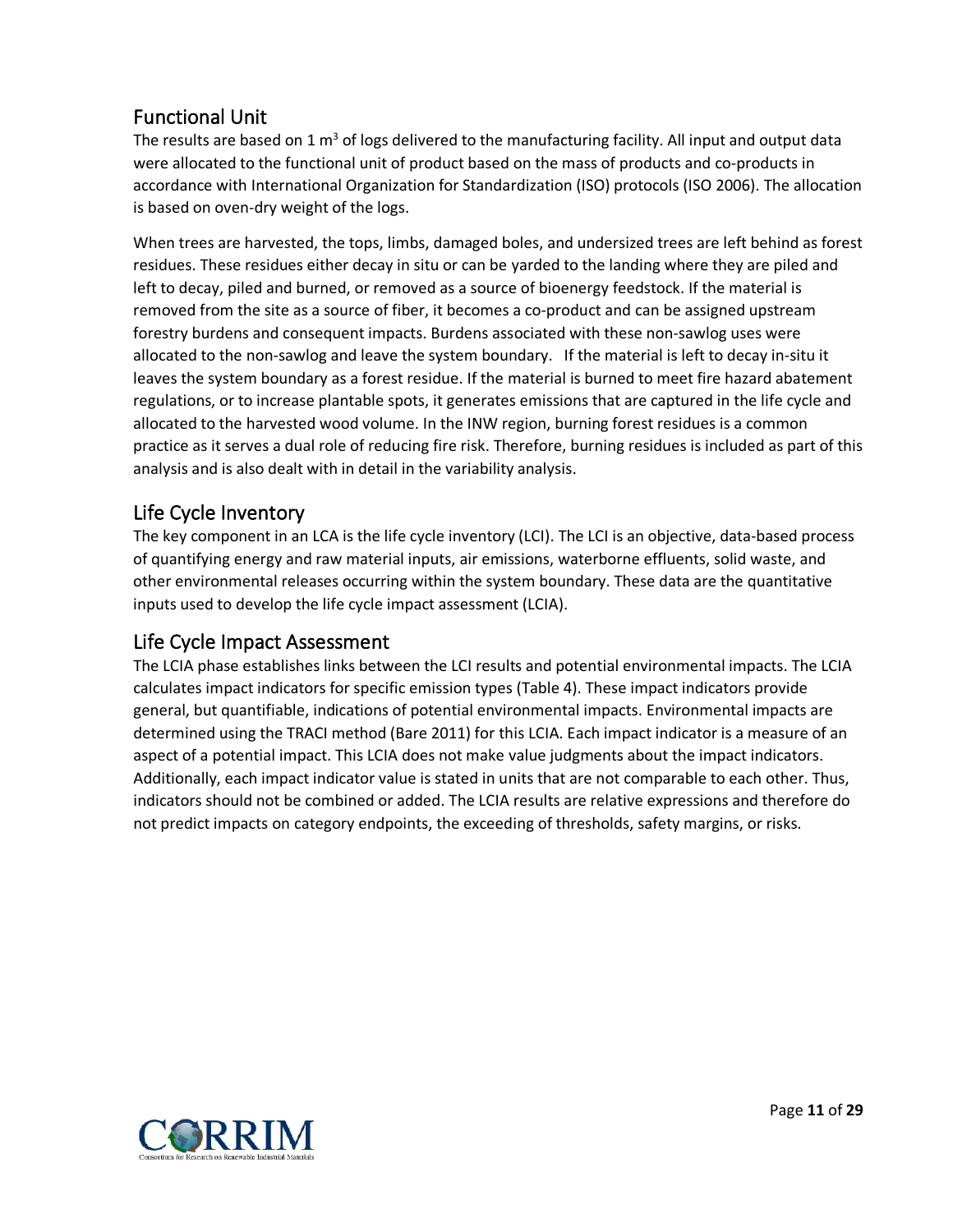<span id="page-11-3"></span>Table 4 Selected impact category indicators reported in this study

| Impact category       | <b>Unit</b>            | <b>Impact Method</b>   |
|-----------------------|------------------------|------------------------|
| Ozone depletion       | kg CFC-11 eq           | <b>TRACI 2.1 V1.05</b> |
| Global warming        | kg CO <sub>2</sub> eq  | <b>TRACI 2.1 V1.05</b> |
| Smog                  | kg O3 eq               | <b>TRACI 2.1 V1.05</b> |
| Acidification         | kg SO <sub>2</sub> eq  | <b>TRACI 2.1 V1.05</b> |
| Eutrophication        | kg N eq                | <b>TRACI 2.1 V1.05</b> |
| Carcinogenics         | <b>CTUh</b>            | TRACI 2.1 V1.05        |
| Non-carcinogenics     | <b>CTU<sub>h</sub></b> | <b>TRACI 2.1 V1.05</b> |
| Respiratory effects   | kg PM2.5 eq            | <b>TRACI 2.1 V1.05</b> |
| Ecotoxicity           | <b>CTUe</b>            | <b>TRACI 2.1 V1.05</b> |
| Fossil fuel depletion | MJ surplus             | <b>TRACI 2.1 V1.05</b> |

Energy use is based on lower heating values using the Cumulative Energy Demand (CED) calculated from data published by Ecoinvent and expanded by PRé (2020) for energy resources available in the SimaPro database (v. 9.1.1.1). Characterization factors are given for six impact categories: 1.) Non-renewable, fossil, 2.) Non-renewable, nuclear, 3.) Non-renewable, biomass, 4.) Renewable, biomass, 5.) Renewable, wind, solar, geothermal, and 6.) Renewable, water.

#### <span id="page-11-0"></span>Interpretation

As defined by ISO (2006), the term life cycle interpretation is the phase of the LCA where the findings of either the LCI or the LCIA, or both, are combined consistent with the defined goal and scope in order to reach conclusions and recommendations. This phase in the LCA reports the significant issues based on the results presented in the LCI and LCIA. Additional components evaluate completeness, conduct sensitivity analysis, and check consistency of the LCI and LCIA results, relative to the conclusions, limitations, and recommendations.

LCA results in this study are presented that meet the requirements for Environmental Product Declaration (EPD) information module A1 – resource extraction of raw materials and processing for INW softwood forestry operations only. No downstream use or treatment is included in this analysis, though it can be expected to be used by downstream processes such as lumber manufacture and whole building LCA. Secondary data sources, including literature sources and prior datasets were combined to develop this cradle-to-gate LCA of forestry operations for harvested logs coming from INW timberland for the production of wood products. Results are not suitable for assessing the LCA of small diameter timber harvests that are sometimes used to mitigate fire risk or to complete forest restoration goals in these dry, fire dependent forested systems.

### <span id="page-11-1"></span>Data Development

#### <span id="page-11-2"></span>Allocation

No primary data using time-motion studies or similar methods were collected for this project. Forest growth and yield from the USFS FIA reports (Oswalt et al. 2019, Palmer et al. 2018, 2019) were combined with survey data on harvested wood volume (UM BBER 2020, Berg et al. 2018) to generate allocations for harvest volume by location (state or half-state) and by owner type (federal, state, and private).

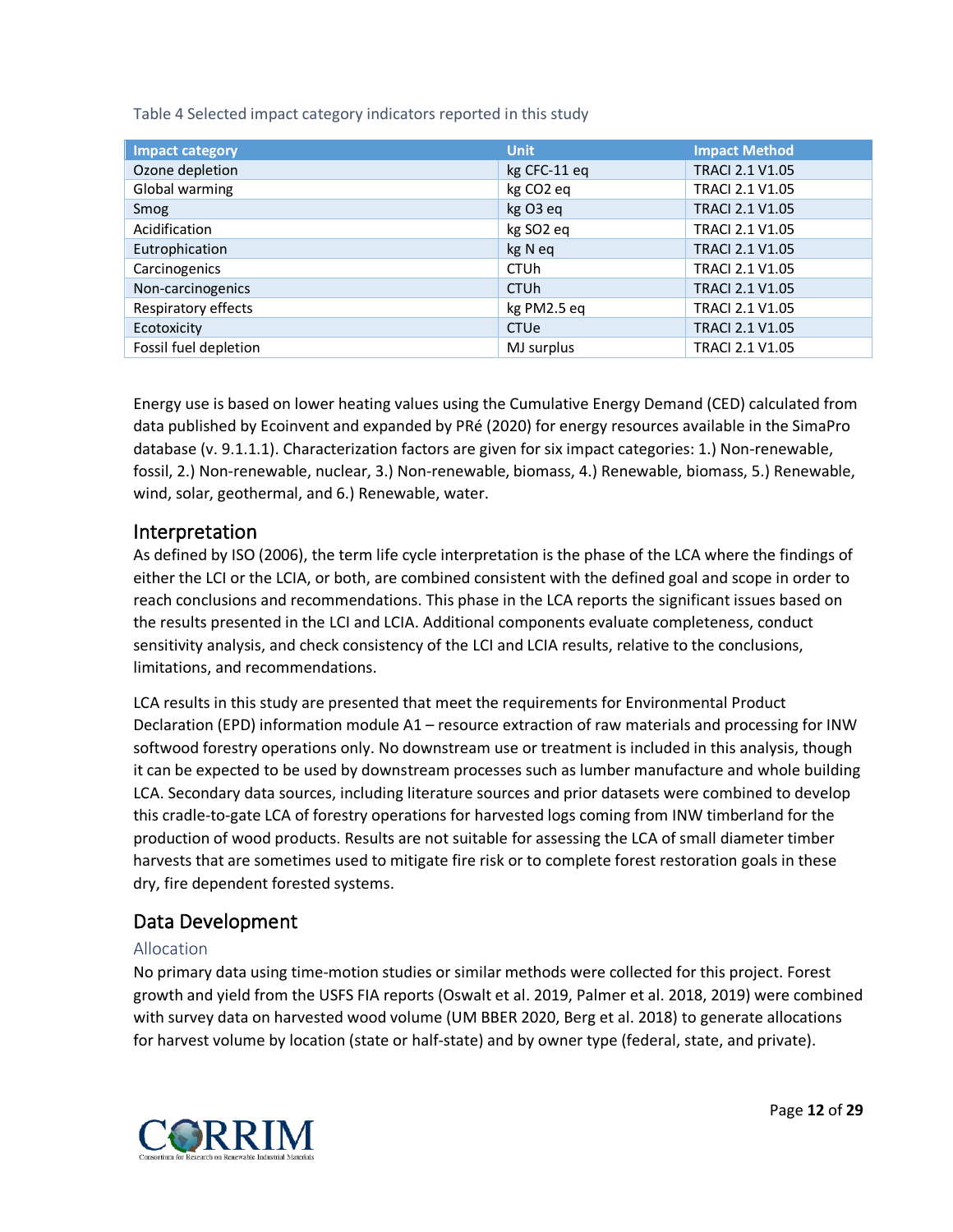Approximately 47% of the INW harvest comes from Idaho, 15% from Montana, 22% from Eastern Washington (EWA), and 16% from Eastern Oregon (EOR) [\(Table](#page-12-0) 5). Most harvest volume is removed from private and tribal forestry operations (60%), with the remainder from public lands. Variability in land ownership patterns between the states [\(Table 3\)](#page-7-1) explains some, but not all, the variability in ownership contributions to total harvest volume between the subregions.

Harvest data were combined with data from Simmons et al. 2013 to develop an allocation of delivered logs by diameter distribution that was used to generate the allocations for softwood harvest volume by piece size removed for the INW region [\(Table 6\)](#page-12-1). The area and volume allocations were used to estimate the relative percentage of different silvicultural and harvesting operations that are incorporated into the LCIA results.

| Inland NW average harvest volume (MBF) by owner type and state: 2011-2018 |                                       |              |                                    |                                                                    |                                          |                            |
|---------------------------------------------------------------------------|---------------------------------------|--------------|------------------------------------|--------------------------------------------------------------------|------------------------------------------|----------------------------|
| <b>State</b>                                                              | <b>Private &amp;</b><br><b>Tribal</b> | <b>State</b> | <b>US Forest</b><br><b>Service</b> | <b>Other Public</b>                                                | <b>Total</b><br><b>Harvest</b><br>Volume | <b>Cumulative</b><br>Value |
| Idaho                                                                     | 653,809                               | 285,253      | 158,286                            | 6,809                                                              | 1,104,156                                | 1,104,156                  |
| <b>EWA</b>                                                                | 367,513                               | 66,257       | 76,844                             | 4,859                                                              | 515,474                                  | 1,619,630                  |
| <b>EOR</b>                                                                | 234,021                               | 13,890       | 121,224                            | 9,807                                                              | 378,942                                  | 1,998,572                  |
| <b>Montana</b>                                                            | 163,764                               | 53,944       | 134,965                            | 7,284                                                              | 359,956                                  | 2,358,529                  |
| <b>Total</b>                                                              | 1,419,107                             | 419,344      | 491,319                            | 28,759                                                             | 2,358,529                                |                            |
|                                                                           |                                       |              |                                    | Harvest Volume by owner as a percent of state and regional harvest |                                          |                            |
| Idaho                                                                     | 59%                                   | 26%          | 14%                                | 1%                                                                 | 100%                                     |                            |
| <b>EWA</b>                                                                | 71%                                   | 13%          | 15%                                | 1%                                                                 | 100%                                     |                            |
| <b>EOR</b>                                                                | 62%                                   | 4%           | 32%                                | 3%                                                                 | 100%                                     |                            |
| <b>Montana</b>                                                            | 45%                                   | 15%          | 37%                                | 2%                                                                 | 100%                                     |                            |
| <b>Total</b>                                                              | 60%                                   | 18%          | 21%                                | 1%                                                                 | 100%                                     |                            |
|                                                                           |                                       |              |                                    | State harvest as a percent of total harvest volume                 |                                          |                            |
| Idaho                                                                     | 46%                                   | 68%          | 32%                                | 24%                                                                | 47%                                      | 47%                        |
| <b>EWA</b>                                                                | 26%                                   | 16%          | 16%                                | 17%                                                                | 22%                                      | 69%                        |
| <b>EOR</b>                                                                | 16%                                   | 3%           | 25%                                | 34%                                                                | 16%                                      | 85%                        |
| <b>Montana</b>                                                            | 12%                                   | 13%          | 27%                                | 25%                                                                | 15%                                      | 100%                       |
| <b>Total</b>                                                              | 100%                                  | 100%         | 100%                               | 100%                                                               | 100%                                     |                            |

#### <span id="page-12-0"></span>*Table 5: INW Harvest Statistics and State Allocations 2011-2018\**

<span id="page-12-1"></span>\* collated from UM BBER (2020) harvest by county data. EWA = Eastern Washington, EOR = Eastern Oregon.

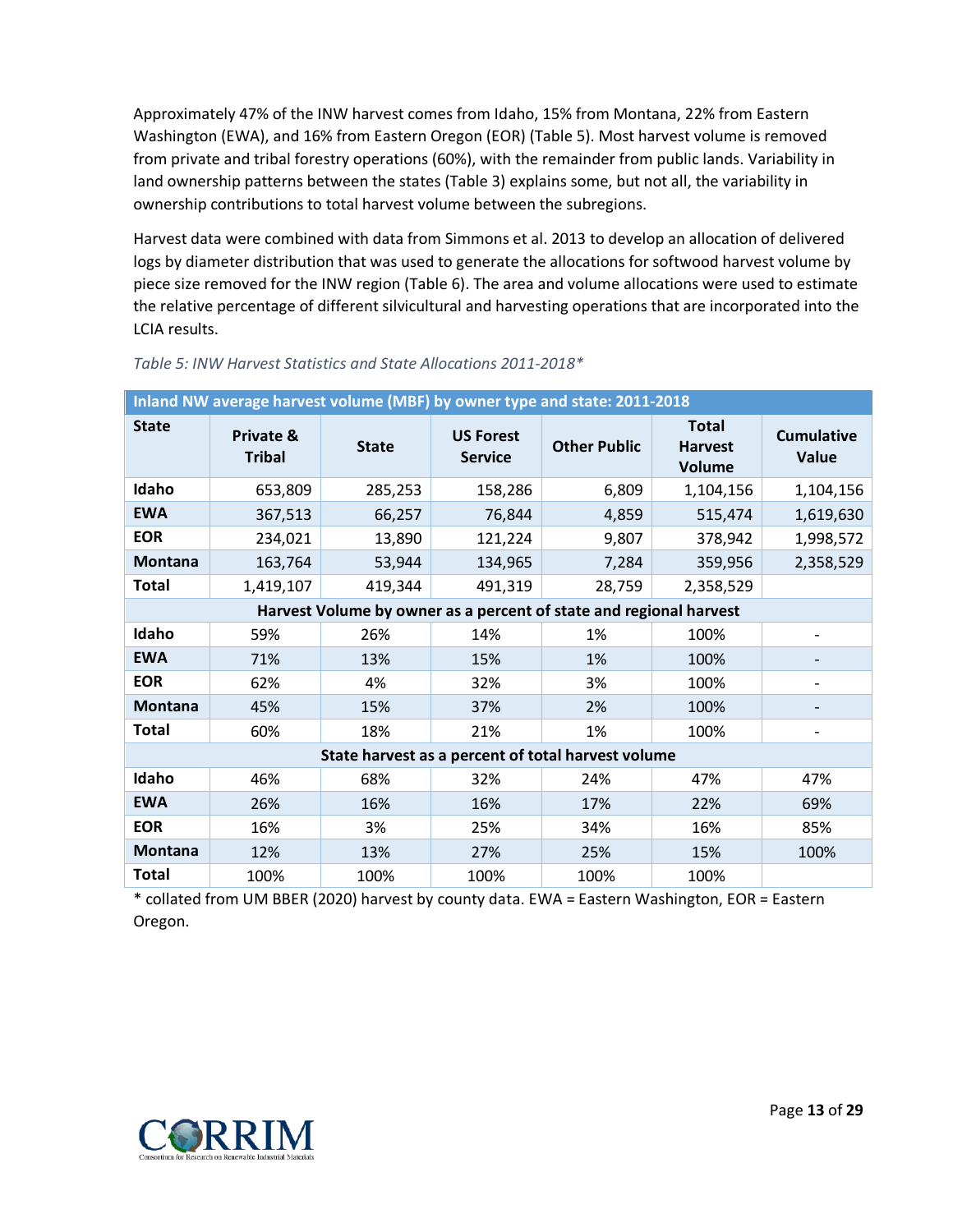| <b>Diameter class</b>   | <b>Percent harvested</b><br>trees | <b>Percent harvested</b><br>volume | <b>Forest Residues</b><br>$(m3/m3$ sawlogs) |
|-------------------------|-----------------------------------|------------------------------------|---------------------------------------------|
| 6                       | 6.5%                              | 1.1%                               | 0.197                                       |
| 8                       | 18.2%                             | 5.4%                               | 0.154                                       |
| 10                      | 19.1%                             | 9.8%                               | 0.139                                       |
| 12                      | 17.8%                             | 13.7%                              | 0.136                                       |
| 14                      | 12.4%                             | 13.6%                              | 0.132                                       |
| 16                      | 9.8%                              | 14.5%                              | 0.137                                       |
| 18                      | 6.3%                              | 12.7%                              | 0.132                                       |
| 20                      | 4.4%                              | 10.6%                              | 0.128                                       |
| 22                      | 2.1%                              | 5.7%                               | 0.124                                       |
| 24                      | 2.0%                              | 7.4%                               | 0.118                                       |
| 26                      | 0.8%                              | 3.5%                               | 0.154                                       |
| 28                      | 0.4%                              | 1.3%                               | 0.140                                       |
| 30                      | 0.4%                              | 0.6%                               | 0.103                                       |
| <b>Total (weighted)</b> | 100.0%                            | 100.0%                             | 0.134                                       |

<span id="page-13-1"></span>*Table 6 Allocation of softwood harvest volume by piece size and volume removed*

#### <span id="page-13-0"></span>Silvicultural Operations Scenarios

An INW seedling survey (Nelson 2021) estimates that 19,087,527 seedlings were planted across the region in 2019, with approximately 35% of the respondents indicating that they either planted 100% of the time or used a mix of planting and natural regeneration. There is some uncertainty in the estimate of acres planted as the ratio is based on respondent count and not respondent acres. The ratio of seedlings planted to prior year's harvest volume (as trees are planted after harvest) was used to generate an estimate of 8.09 trees planted per MBF of harvested timber. Planting is assumed to occur on 35% of the area, with LCI inputs developed for growing the seedlings, and seedling and planter transport based on survey data for transportation distances (Puettmann et al. 2010) and prior greenhouse survey data (Oneil et al. 2010).

Site preparation in the form of chemical application of forestry herbicides is not that common in the region. It was assumed to occur once on 60% of acres under industrial management with inputs adapted from Oneil and Puettmann (2017). We assumed that landing piles were burned to reduce fire risk and create access and plantable spots, but in-woods material was left to decay in-situ and left the system boundary. No additional piling after harvest operations was modeled. Using these assumptions, site preparation in the form of pile burning occurs 81% of the time, consistent with the estimated percentage of harvest volume that is merchandized at the landing (Simmons et al. 2013).

The amount of forest residues produced and consumed was based on growing stock (greater than 5" diameter) residue estimates from Berg et al. (2016) combined with foliage and top residue estimates by diameter class using Jenkins et al. (2004) biomass equations. The total residue ratio was allocated based on harvest volume by diameter class to generate a weighted average residue ratio, and percent coarse

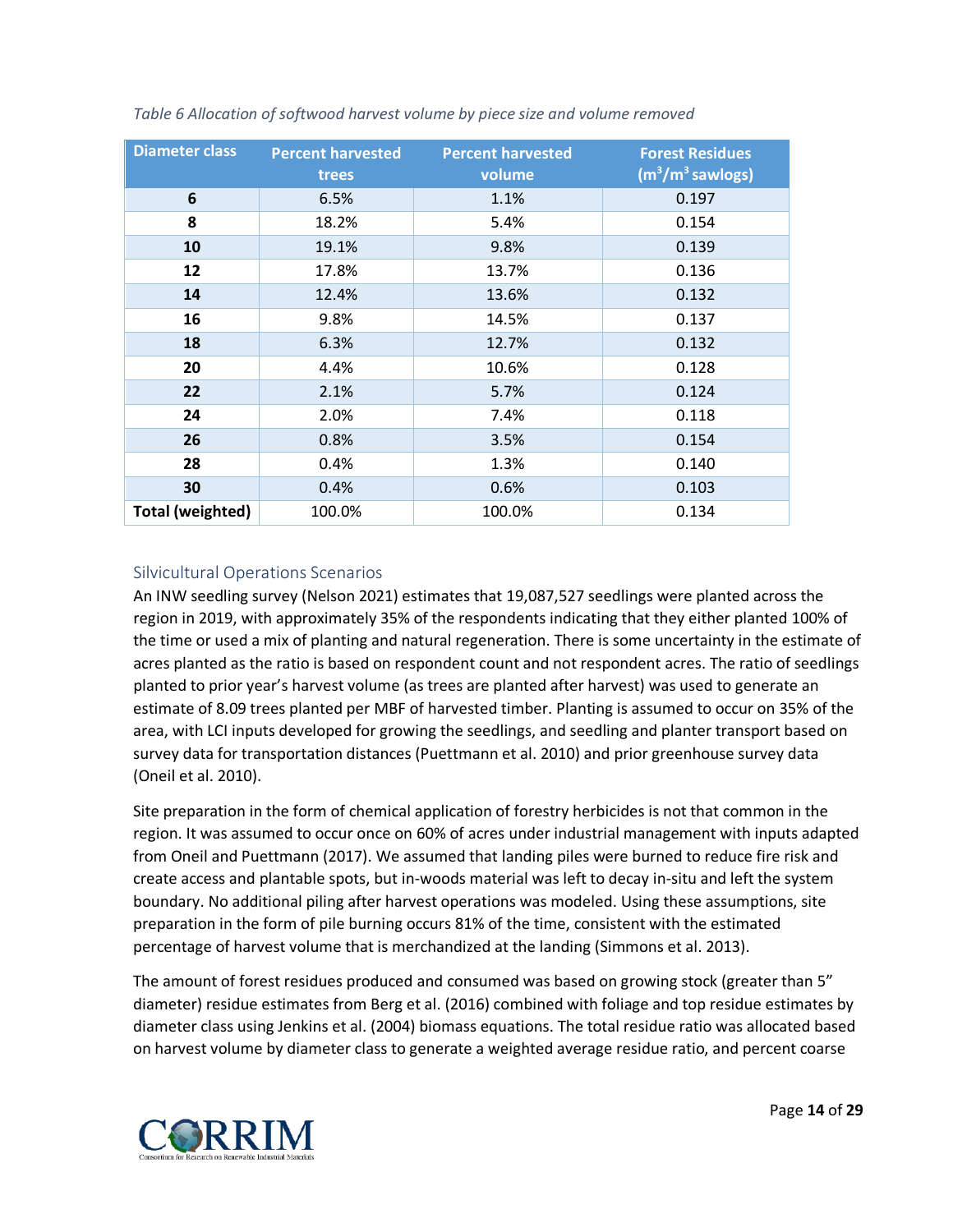and fine fuels for harvests in the INW. Emissions from pile burning were based on relationships for burning residues found in Battye and Battye (2002) and Prichard et al. (2006).

#### <span id="page-14-1"></span>*Table 7: Forest Residue Burning Inputs.*

| growing stock          | growing stock  | <b>Residue Ratio</b> | percent    | percent      |
|------------------------|----------------|----------------------|------------|--------------|
| residues per 1000 $m3$ | residue/ $m^3$ | (coarse plus fine)   | fine fuels | coarse fuels |
| 31.99                  | 0.032          | 0.134                | 76%        | 24%          |

#### <span id="page-14-0"></span>Harvest Operations

The allocation among equipment systems was based on survey data from Simmons et al. (2013) [\(Table](#page-14-3)  [8\)](#page-14-3). Data on equipment productivity, fuels and ancillary materials, and transportation of crew and equipment harvesting operations were developed from the spreadsheet models for Oneil et al. (2010) that were updated to include estimates of equipment efficiency by logging system (Han et al. 2017, Hayes and Niccolucci, 2020) and expanded to include more upstream inputs for equipment operation. These data were used as inputs to the SimaPro (Pre 2020) software to generate a LCIA and LCA consistent with North American Wood Product Category Rule requirements. Variability around these input parameters were used to create estimates of uncertainty for harvesting operations.

| <b>Harvest Activity</b>       | <b>Method</b> | <b>Percnet Activity type</b> |
|-------------------------------|---------------|------------------------------|
| <b>Felling equipment</b>      | chainsaw      | 35%                          |
|                               | mechanical    | 58%                          |
|                               | mixed         | 7%                           |
| <b>Yarding system</b>         | ground        | 86%                          |
|                               | cable         | 14%                          |
| <b>Skidding</b>               | tree length   | 83%                          |
|                               | log length    | 17%                          |
| <b>Merchandizing location</b> | in unit       | 13%                          |
|                               | at landing    | 87%                          |
| <b>Merchandizing method</b>   | hand          | 19%                          |
|                               | mechanical    | 81%                          |
| loading                       |               | 1005                         |

#### <span id="page-14-3"></span><span id="page-14-2"></span>*Table 8: Harvest equipment use and utilization.*

As the representative stand and harvest conditions developed as inputs to the LCIA are an amalgamation of many different treatment alternatives and stand conditions, the LCIA results are applicable as inputs for large scale analyses such as inputs for a INW lumber production LCA. This representative stand condition does not reflect a specific location or stand condition, and as such it should not be used for small scale analysis without adaptation to include specific local input parameters.

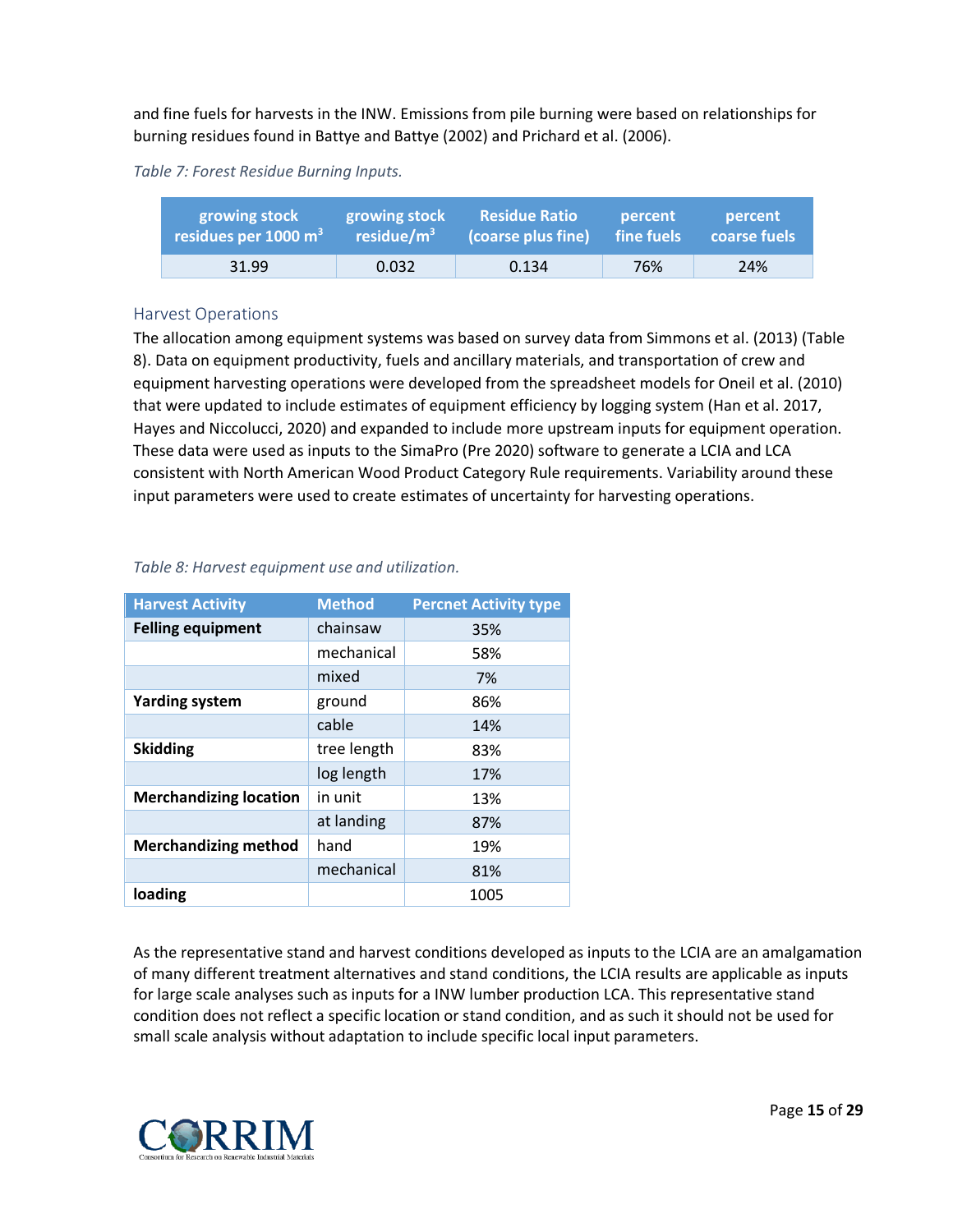# <span id="page-15-0"></span>Results and Discussion

### <span id="page-15-1"></span>Life Cycle Impact Assessment

The data generated from published surveys and large scale datasets demonstrate wide variability in productivity and management inputs across the INW region. This variability is distilled into a "representative"  $m<sup>3</sup>$  of sawlogs needed as an output from the forest resources module (A1) for downstream uses in EPD. Based on allocations derived from [Table 5](#page-12-0) through [Table 8,](#page-14-3) the representative LCIA results per m<sup>3</sup> of INW sawlogs are found in [Table 9](#page-15-2) (absolute basis) and in [Table 10](#page-15-3) (relative basis). Silvicultural operations emissions include non- $CO<sub>2</sub>e$  emissions from burning forest residues at the landings post-harvest, but do not include direct  $CO<sub>2</sub>$  emissions from biomass burning consistent with the TRACI impact assessment methodology (Bare 2011).

Eighty two percent (82%) of the GWP of a representative  $m<sup>3</sup>$  of sawlog is attributable to harvesting operations [\(Table 10\)](#page-15-3). Silvicultural operations are responsible for 69% of ozone depleting emissions, 65% of carcinogenic emissions, and 99% of emissions with potential respiratory impacts [\(Table 10\)](#page-15-3). Except for ozone depletion most of the emissions related to silvicultural operations are attributable to residue burning [\(Table 13,](#page-17-2) [Table 14\)](#page-18-1).

| <b>Impact category</b> | <b>Unit</b>            | <b>Silvicultural</b><br><b>Harvest</b><br>operations<br>operations |                     | <b>Total</b> |
|------------------------|------------------------|--------------------------------------------------------------------|---------------------|--------------|
|                        |                        |                                                                    | per $m^3$ of sawlog |              |
| Ozone depletion        | kg CFC-11 eq           | 1.88E-08                                                           | 8.57E-09            | 2.74E-08     |
| Global warming         | kg CO <sub>2</sub> eq  | 2.39E+00                                                           | $1.07E + 01$        | $1.30E + 01$ |
| Smog                   | kg O3 eq               | 3.46E+00                                                           | 4.50E+00            | 7.96E+00     |
| Acidification          | kg SO <sub>2</sub> eq  | 1.36E-01                                                           | 1.42E-01            | 2.78E-01     |
| Eutrophication         | kg N eq                | 6.71E-03                                                           | 8.93E-03            | 1.56E-02     |
| Carcinogenics          | <b>CTU<sub>h</sub></b> | 3.11E-07                                                           | 1.65E-07            | 4.76E-07     |
| Non carcinogenics      | <b>CTU<sub>h</sub></b> | 2.57E-08                                                           | 1.59E-06            | 1.62E-06     |
| Respiratory effects    | kg PM2.5 eq            | 2.11E-01                                                           | 2.83E-03            | 2.14E-01     |
| Ecotoxicity            | CTUe                   | 1.35E+00                                                           | 3.28E+01            | 3.41E+01     |
| Fossil fuel depletion  | MJ surplus             | 3.00E-01                                                           | $2.25E + 01$        | 2.28E+01     |

<span id="page-15-2"></span>*Table 9 LCIA result summary for one cubic meter of INW softwood sawlog for silvicultural operations and harvesting operations. (Absolute values)*

<span id="page-15-3"></span>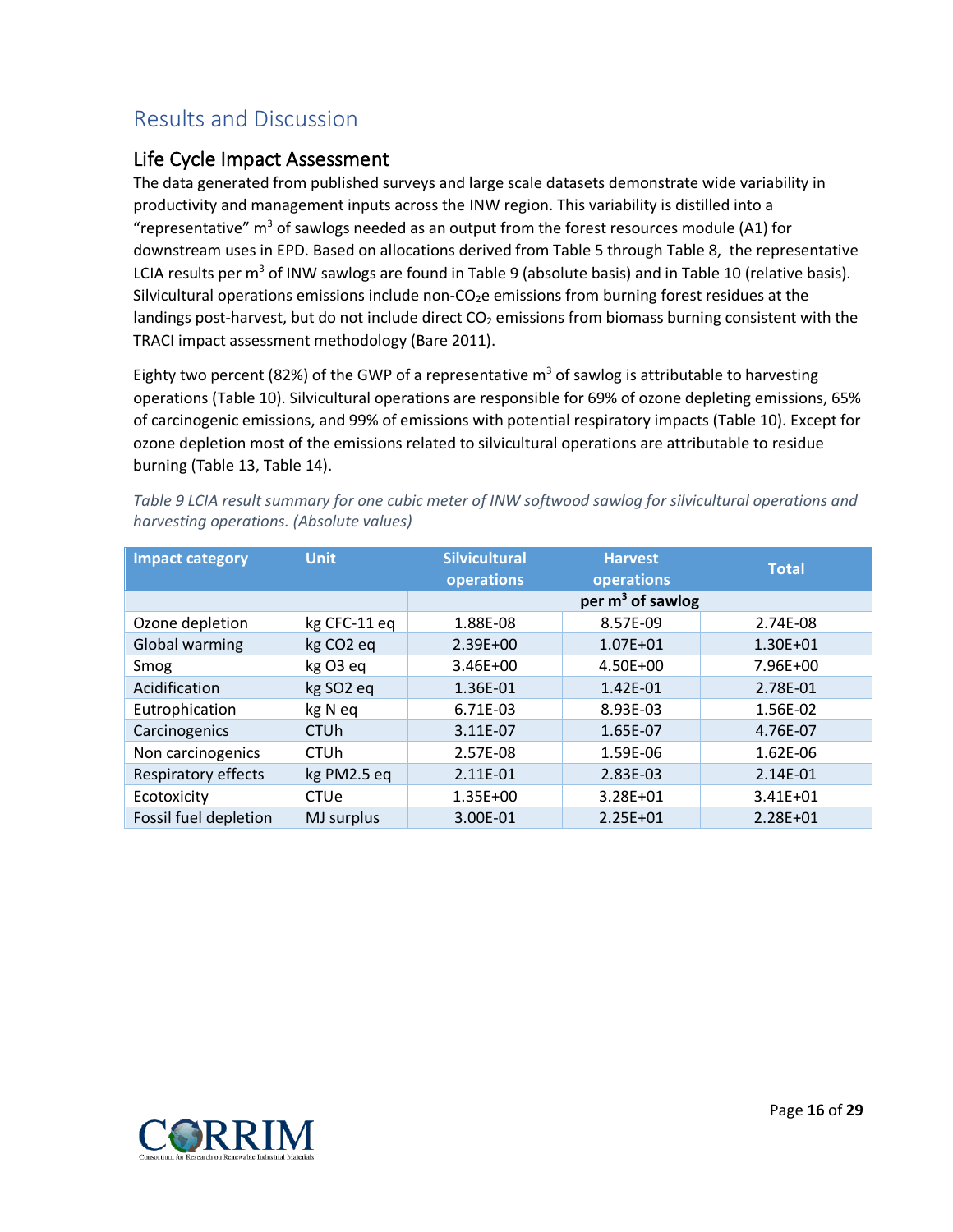| <b>Impact category</b> | Unit,                 | <b>Silvicultural</b><br>operations | <b>Harvest</b><br>operations | <b>Total</b> |
|------------------------|-----------------------|------------------------------------|------------------------------|--------------|
|                        |                       |                                    | per $m^3$ of sawlog          |              |
| Ozone depletion        | kg CFC-11 eq          | 68.7%                              | 31.3%                        | 100%         |
| Global warming         | kg CO <sub>2</sub> eq | 18.3%                              | 81.7%                        | 100%         |
| Smog                   | kg O3 eq              | 43.4%                              | 56.6%                        | 100%         |
| Acidification          | kg SO <sub>2</sub> eq | 49.0%                              | 51.0%                        | 100%         |
| Eutrophication         | kg N eq               | 42.9%                              | 57.1%                        | 100%         |
| Carcinogenics          | <b>CTUh</b>           | 65.3%                              | 34.7%                        | 100%         |
| Non carcinogenics      | <b>CTUh</b>           | 1.6%                               | 98.4%                        | 100%         |
| Respiratory effects    | kg PM2.5 eq           | 98.7%                              | 1.3%                         | 100%         |
| Ecotoxicity            | CTUe                  | 4.0%                               | 96.0%                        | 100%         |
| Fossil fuel depletion  | MJ surplus            | 1.3%                               | 98.7%                        | 100%         |

<span id="page-16-0"></span>*Table 10 LCIA result summary for one cubic meter of INW softwood for silvicultural operations and harvesting operations. (Relative values)*

<span id="page-16-1"></span>The cumulative energy demand for the representative  $m<sup>3</sup>$  of sawlogs is shown i[n Table 11](#page-16-1) on an absolute basis and in [Table 12](#page-17-1) on a percentage basis. Energy use was dominated by non-renewable fuels used during final harvest of the merchantable sawlog (98.2%) (Tables 11 and 12). On average, it takes 154 MJ of energy [\(Table 11\)](#page-16-1) to produce a representative  $m<sup>3</sup>$  of INW sawlogs loaded at the landing and ready for transportation to the manufacturing facility. To produce those sawlogs 13.0 kg CO<sub>2</sub>e are emitted, along with other chemical equivalents as shown in [Table 9.](#page-15-2) These results reflect the inputs and emissions to produce all commercially recoverable logs (sawlog, hewsaw, and pulp). While silvicultural operations are responsible for a higher percentage of some energy types [\(Table 12\)](#page-17-1), overall silvicultural operations represent only 1.8% of total energy demand.

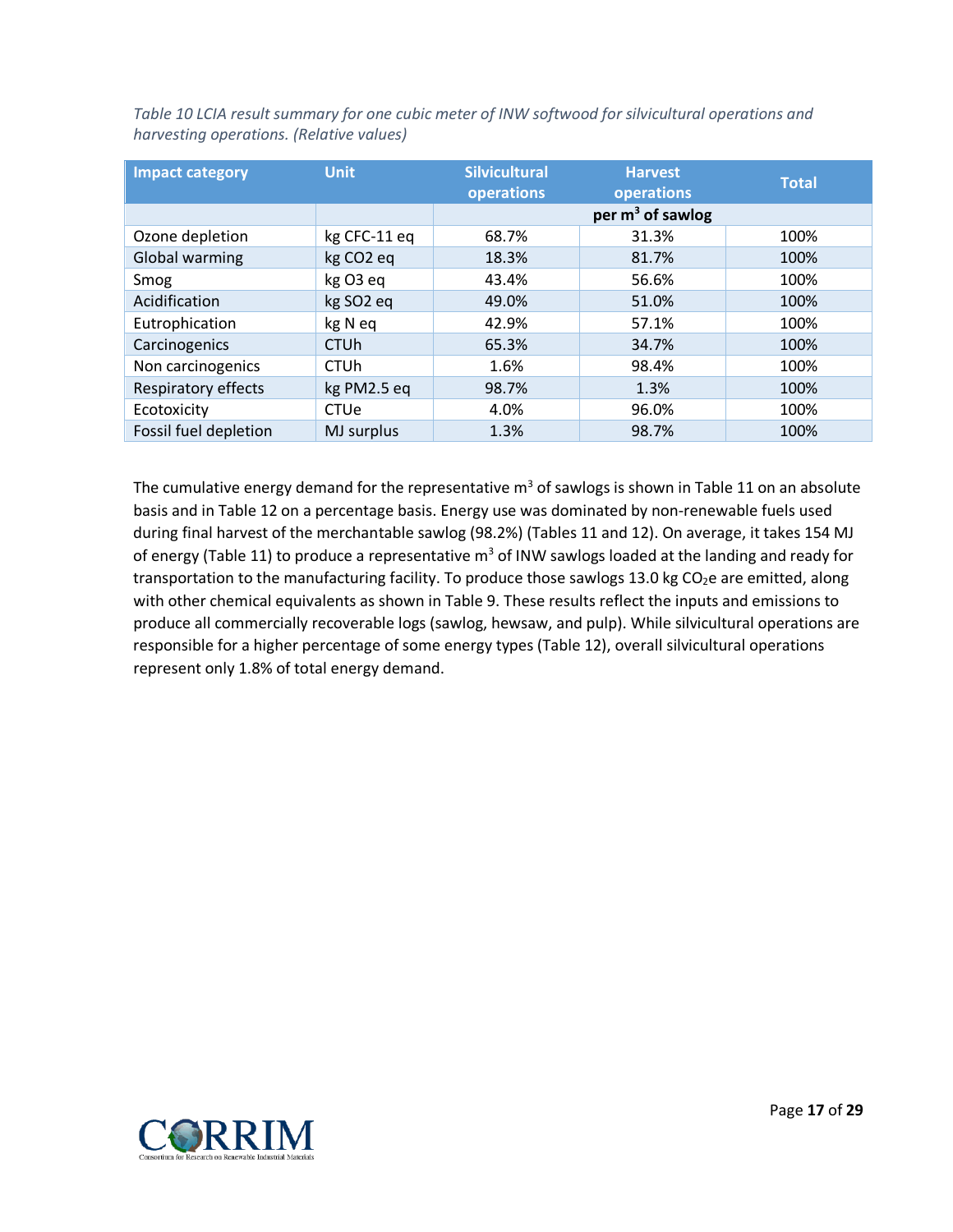<span id="page-17-0"></span>*Table 11 Cumulative Energy Demand for one cubic meter of INW softwood sawlog for silvicultural operations and harvesting operations. (Absolute basis)*

| <b>Impact Category</b>             | <b>Unit</b> | <b>Silvicultural</b><br>operations | <b>Harvest</b><br>operations | <b>Total</b> |
|------------------------------------|-------------|------------------------------------|------------------------------|--------------|
|                                    |             |                                    | per $m^3$ of sawlog          |              |
| Non renewable, fossil              | MJ          | $2.56E + 00$                       | $1.51E + 02$                 | $1.53E + 02$ |
| Non-renewable, nuclear             | MJ          | 1.28E-01                           | 4.05E-01                     | 5.33E-01     |
| Non-renewable, biomass             | MJ          | 4.27E-07                           | 1.05E-07                     | 5.32E-07     |
| Renewable, biomass                 | MJ          | 1.71E-02                           | 1.02E-02                     | 2.74E-02     |
| Renewable, wind, solar, geothermal | MJ          | 2.49E-04                           | 1.40E-02                     | 1.42E-02     |
| Renewable, water                   | <b>MJ</b>   | 7.72E-04                           | 3.58E-02                     | 3.66E-02     |
| Total                              | MJ          | $2.70E + 00$                       | $1.51E + 02$                 | $1.54E + 02$ |

<span id="page-17-1"></span>*Table 12 Cumulative Energy Demand for one cubic meter of INW softwood sawlog for silvicultural operations and harvesting operations. (Relative basis)*

| <b>Impact Category</b>             | <b>Unit</b> | <b>Silvicultural</b><br>operations | <b>Harvest</b><br><b>operations</b> | <b>Total</b> |
|------------------------------------|-------------|------------------------------------|-------------------------------------|--------------|
|                                    |             |                                    | per $m^3$ of sawlog                 |              |
| Non-renewable, fossil              | MJ          | 1.7%                               | 98.3%                               | 100%         |
| Non-renewable, nuclear             | <b>MJ</b>   | 24.1%                              | 75.9%                               | 100%         |
| Non-renewable, biomass             | MJ          | 80.3%                              | 19.7%                               | 100%         |
| Renewable, biomass                 | <b>MJ</b>   | 62.5%                              | 37.5%                               | 100%         |
| Renewable, wind, solar, geothermal | MJ          | 1.8%                               | 98.2%                               | 100%         |
| Renewable, water                   | MJ          | 2.1%                               | 97.9%                               | 100%         |
| Total                              | MJ          | 1.8%                               | 98.2%                               | 100%         |

<span id="page-17-2"></span>*Table 13 LCIA result summary for partitioned silvicultural operations for one cubic meter of INW softwood sawlogs. (Absolute values)*

| <b>Impact category</b> | <b>Unit</b>           | <b>Other silvicultural</b><br>operations | <b>Residue Burning</b> | <b>Total</b> |
|------------------------|-----------------------|------------------------------------------|------------------------|--------------|
|                        |                       |                                          | per $m3$ of sawlog     |              |
| Ozone depletion        | kg CFC-11 eq          | 1.88E-08                                 | $0.00E + 00$           | 1.88E-08     |
| <b>Global warming</b>  | kg CO <sub>2</sub> eq | 1.57E-01                                 | $2.23E + 00$           | 2.39E+00     |
| Smog                   | kg O3 eq              | 2.33E-02                                 | $3.43E + 00$           | $3.46E + 00$ |
| Acidification          | kg SO <sub>2</sub> eq | 1.31E-03                                 | 1.35E-01               | 1.36E-01     |
| Eutrophication         | kg N eq               | 5.17E-04                                 | 6.19E-03               | 6.71E-03     |
| Carcinogenics          | <b>CTUh</b>           | 2.96E-09                                 | 3.08E-07               | 3.11E-07     |
| Non carcinogenics      | <b>CTUh</b>           | 2.17E-08                                 | 4.08E-09               | 2.57E-08     |
| Respiratory effects    | kg PM2.5 eq           | 8.16E-05                                 | 2.11E-01               | 2.11E-01     |
| Ecotoxicity            | CTUe                  | 7.33E-01                                 | 6.19E-01               | 1.35E+00     |
| Fossil fuel depletion  | MJ surplus            | 3.00E-01                                 | $0.00E + 00$           | 3.00E-01     |

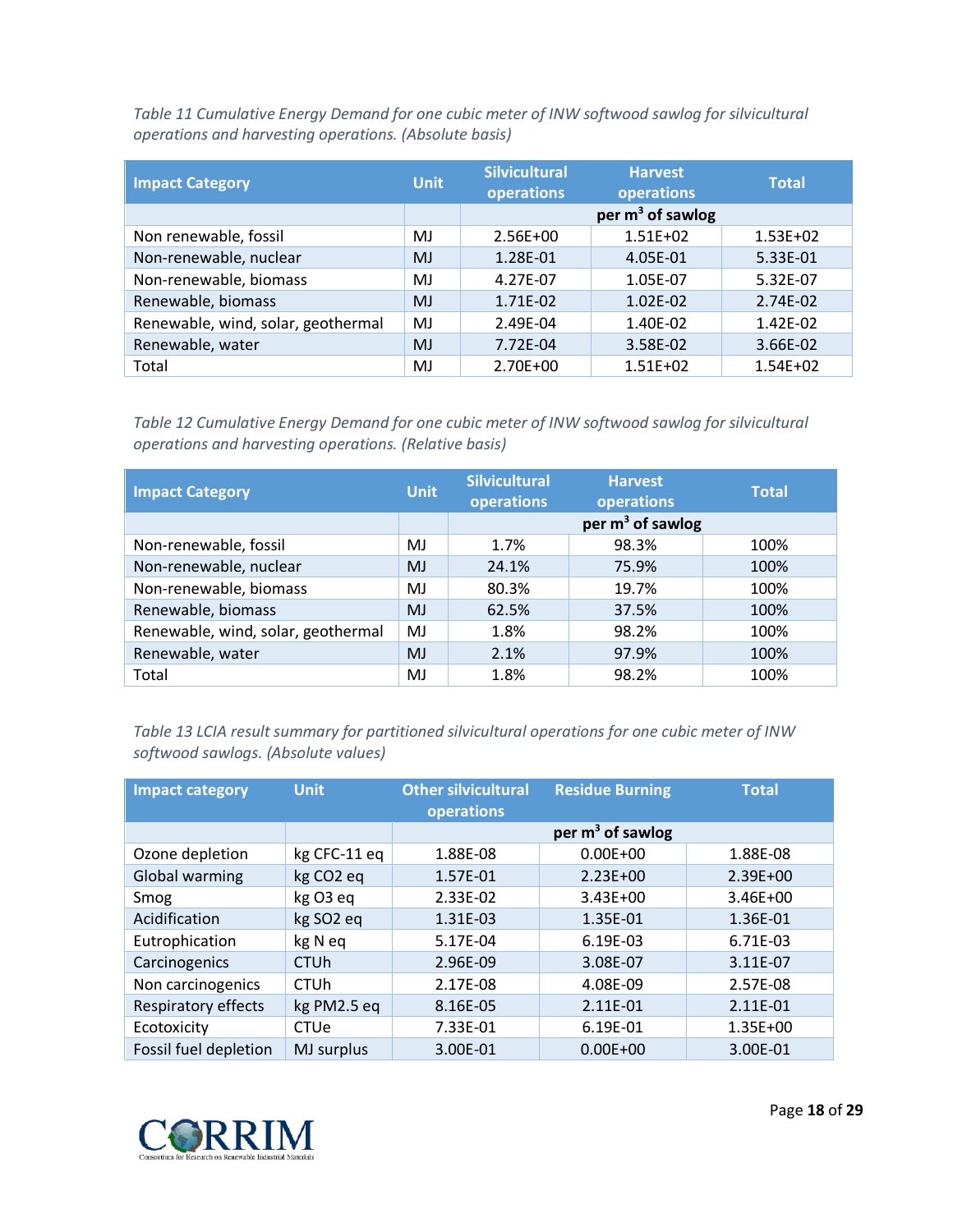| <b>Impact category</b> | <b>Unit</b>            | <b>Other silvicultural</b><br>operations | <b>Residue Burning</b> | <b>Total</b> |
|------------------------|------------------------|------------------------------------------|------------------------|--------------|
|                        |                        |                                          | per $m^3$ of sawlog    |              |
| Ozone depletion        | kg CFC-11 eq           | 100.0%                                   | $0.0\%$                | 100%         |
| <b>Global warming</b>  | kg CO <sub>2</sub> eq  | 6.6%                                     | 93.4%                  | 100%         |
| Smog                   | kg O3 eq               | 0.7%                                     | 99.3%                  | 100%         |
| Acidification          | kg SO <sub>2</sub> eq  | 1.0%                                     | 99.0%                  | 100%         |
| Eutrophication         | kg N eq                | 7.7%                                     | 92.3%                  | 100%         |
| Carcinogenics          | <b>CTU<sub>h</sub></b> | 1.0%                                     | 99.0%                  | 100%         |
| Non carcinogenics      | <b>CTU<sub>h</sub></b> | 84.2%                                    | 15.8%                  | 100%         |
| Respiratory effects    | kg PM2.5 eq            | 0.0%                                     | 100.0%                 | 100%         |
| Ecotoxicity            | CTUe                   | 54.2%                                    | 45.8%                  | 100%         |
| Fossil fuel depletion  | MJ surplus             | 100.0%                                   | 0.0%                   | 100%         |

<span id="page-18-1"></span>*Table 14: LCIA result summary for partitioned silvicultural operations for one cubic meter of INW softwood sawlogs. (Relative values)*

### <span id="page-18-0"></span>Variability and Uncertainty

Uncertainty and representativeness analyses are required under the North American PCR (UL 2019) for all modules of an EPD. For the INW analysis, the impacts of harvest system type and average diameter were used as a proxy for differences in management outcomes with specific emphasis on utilization parameters that influence residue volume remaining on site and its potential emissions from open burning. Utilization and recovery data derived from Simmons et al. (2013) and Berg et al. (2016), harvest allocation data from UM BBER (2020), and biomass correlations from Jenkins et al. (2004) were used to estimate the range of total residues likely to remain on site after all merchantable wood is removed. As fire risk mitigation activities are commonly employed across the region, usually through pile burning or broadcast burning to reduce combustible material, the residue ratios inform estimates of emission potential from these activities.

LCA impacts from fire risk reduction activities are reported for the weighted average scenario for the INW i[n Table 9](#page-15-2) through [Table 14,](#page-18-1) but for this examination of variability and uncertainty we focus on variability in residue ratios as an input parameter used to estimate open burning impacts. A residue ratio is the ratio of unharvested material remaining onsite after harvest, relative to the amount of material removed during the harvest. Residue ratios of the growing stock bole component remaining onsite are assessed to support the FIA reporting on harvested wood products and growing stock changes (Berg et al. 2016). The growing stock bole component is that part of the tree bole that is greater than 5 inches DBH and at least 4 inches at the top diameter for INW softwood forests. These data were combined with estimates of non-growing stock components, including tops of the bole less than 4" diameter, branches, and stumps remaining onsite using Jenkins et al. (2004) component ratio methods. Together these data sources were used to calculate the total residues remaining onsite for a range of harvest systems reported by Berg et al. (2016) and calculated for a weighted average harvest scenario for the INW. Additional granularity was included to assess the variability in residue ratios across a range of diameter classes [\(Figure 4\)](#page-19-0), including an examination of the impacts on residue ratios from small diameter harvests [\(Figure 5\)](#page-20-2), here represented as removals of material averaging 6" dbh.

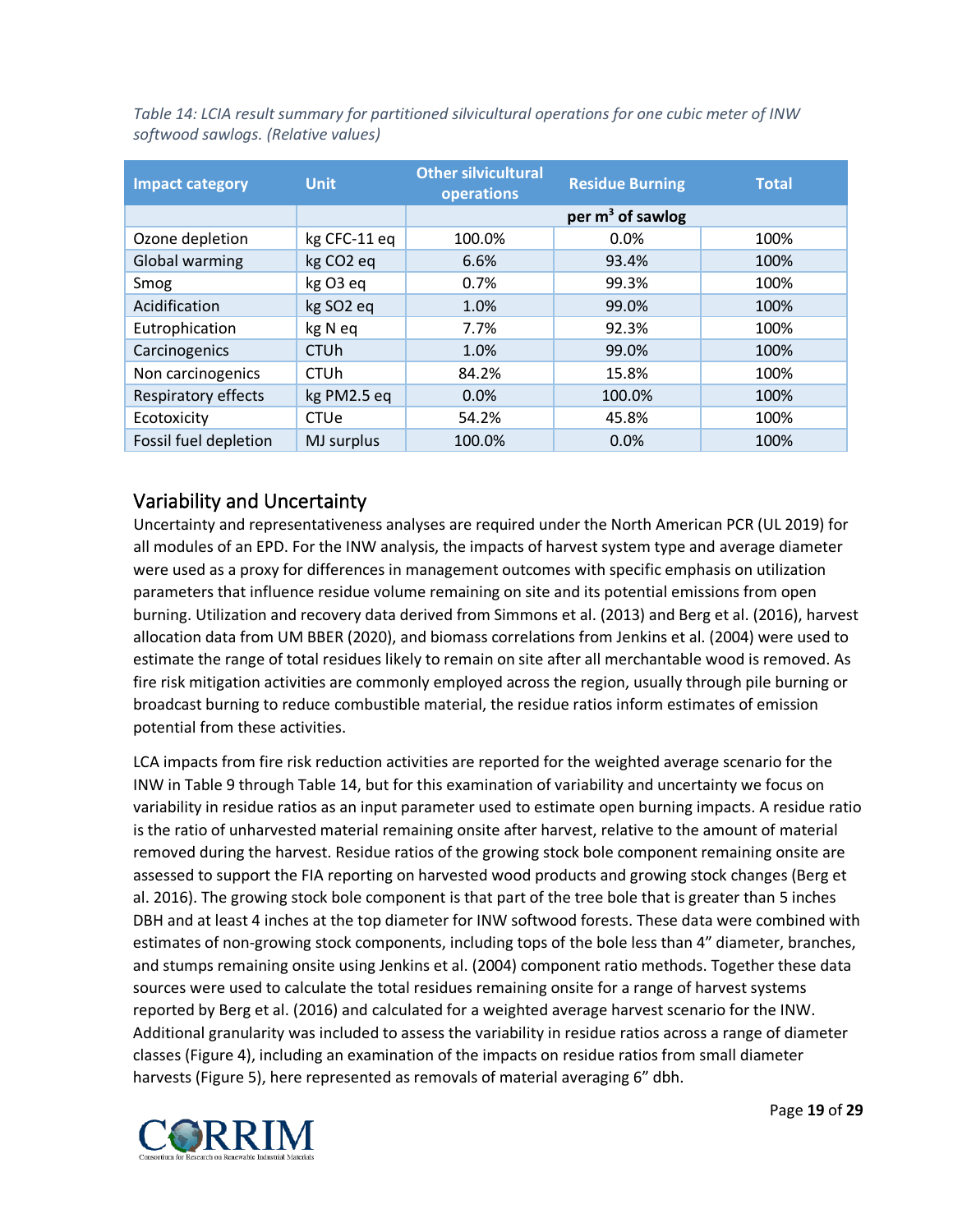As reported in Berg et al. (2016), the largest variability in residue ratios is driven by whether a pulp market exists to utilize small diameter material [\(Figure 4\)](#page-19-0). Where it cannot be removed due to lack of markets or insufficient price, residue ratios increase by 28-30% for a given harvest type. Assuming a similar percentage of material is burned to reduce fire risk across market conditions, a lack of pulp markets translates into a 28-30% increase in emissions from pile burning for site preparation and fire risk reduction. For a given level of pulp recovery, differences in residue ratios between merchantable diameter classes is less significant than harvest type (mechanized, hand falling, or a combination) [\(Figure](#page-19-0)  [4\)](#page-19-0).



<span id="page-19-0"></span>*Figure 4: Cubic meters of residue per m3 of harvested wood product for select harvest systems in the INW*

The impact of no pulp market is further amplified when trying to remove small diameter material. Comparisons show that residue ratios for small diameter harvests increase 45% relative to the INW weighted harvest data and 25-35% by broad harvest type [\(Figure 5\)](#page-20-2). This result is consistent with expectations as small diameter trees have relatively more tops/limbs to bole volume than larger diameter trees that make up the bulk of current regional harvests.

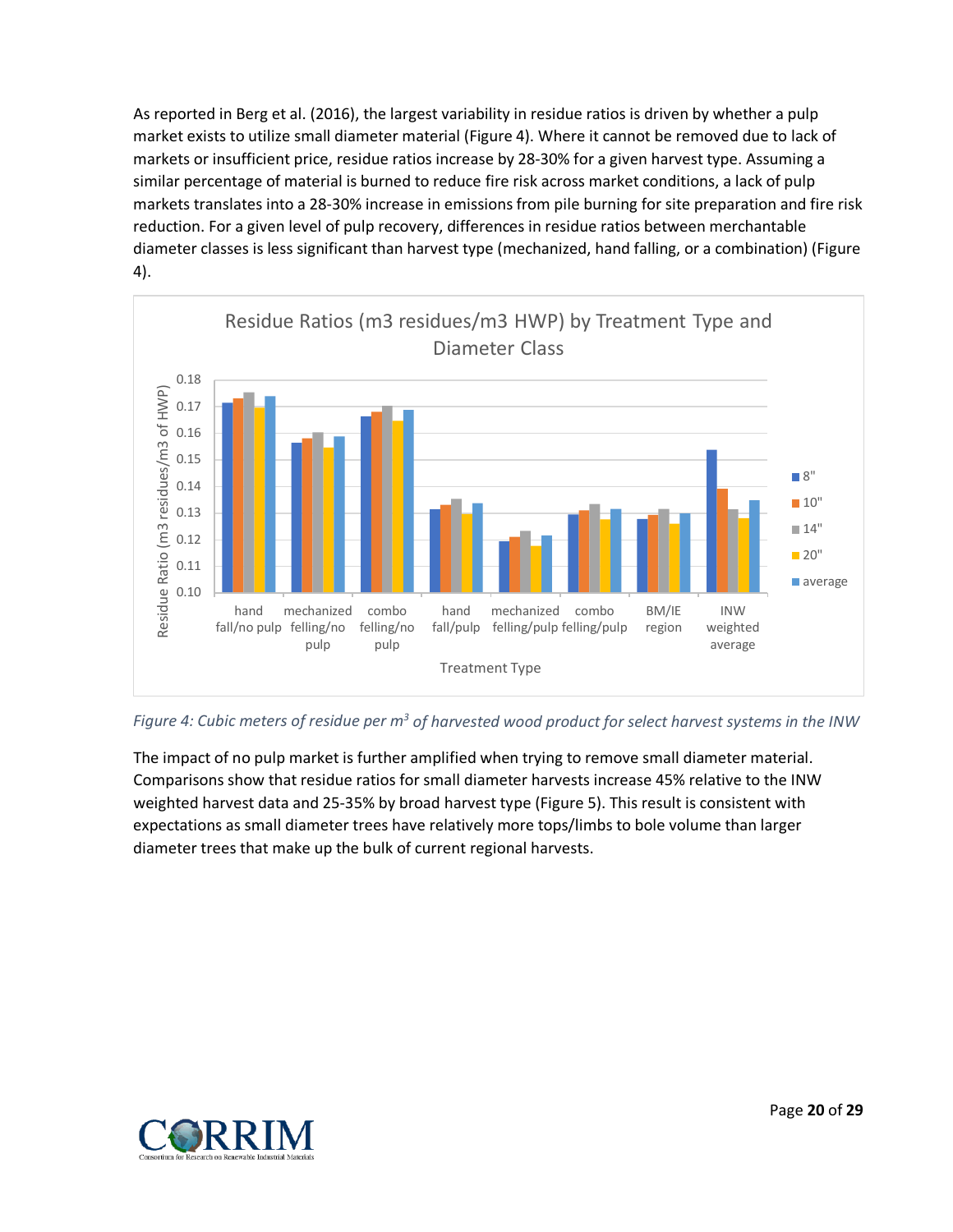

#### <span id="page-20-2"></span>*Figure 5: Cubic meters of residue per m3 of harvested wood products – small diameter harvests*

As harvest operations dominate the LCIA for most indicators, a closer examination of the variability in harvest system efficiencies was also conducted. [Table 15](#page-20-1) provides a 95% confidence interval for in GWP (kg CO<sub>2</sub>e per m<sup>3</sup>) and Cumulative Energy Demand (MJ) that captures the variability in harvest system alternatives modeled for the INW. This uncertainty estimate incorporates differences in productivity between harvest systems used for clearcutting and three levels of partial harvest removal (4, 7 and 10 MBF/acre respectively). Uncertainty estimates do not include allocation and therefore the average is not the same as the harvesting impacts reported in [Table 9.](#page-15-2)

#### <span id="page-20-1"></span>*Table 15: Variability in Harvest Operations*

| <b>Impact Category</b>          | <b>Unit</b>           | <b>Lower CI</b>                                         | <b>Average</b> | <b>Upper CI</b> |  |  |
|---------------------------------|-----------------------|---------------------------------------------------------|----------------|-----------------|--|--|
|                                 |                       |                                                         |                |                 |  |  |
|                                 |                       | per m <sup>3</sup> sawlog for harvest system operations |                |                 |  |  |
| <b>Global warming Potential</b> | kg CO <sub>2</sub> eq | 9.0                                                     | 10.6           | 12.2            |  |  |
|                                 |                       | per $m3$ sawlog for harvest system operations           |                |                 |  |  |
| Cumulative Energy Demand (LHV)  | MJ                    | 129                                                     | 151            | 172             |  |  |

### <span id="page-20-0"></span>Biogenic Carbon

A m<sup>3</sup> of bone dry logs from the INW is estimated to contain 225 kg carbon or 825 kg CO<sub>2</sub>e (Puettmann, 2019). On average, the 2.39 kg  $CO<sub>2</sub>e/m<sup>3</sup>$  that is generated from silvicultural operations represent 1.8% of fuel use [\(Table 12\)](#page-17-1) but 18.3% of the GWP of sawlog production [\(Table 10\)](#page-15-3). The large differences in fuel use and GWP percentages are driven by the reportable non-CO<sub>2</sub>e emissions from open burning (e.g.,

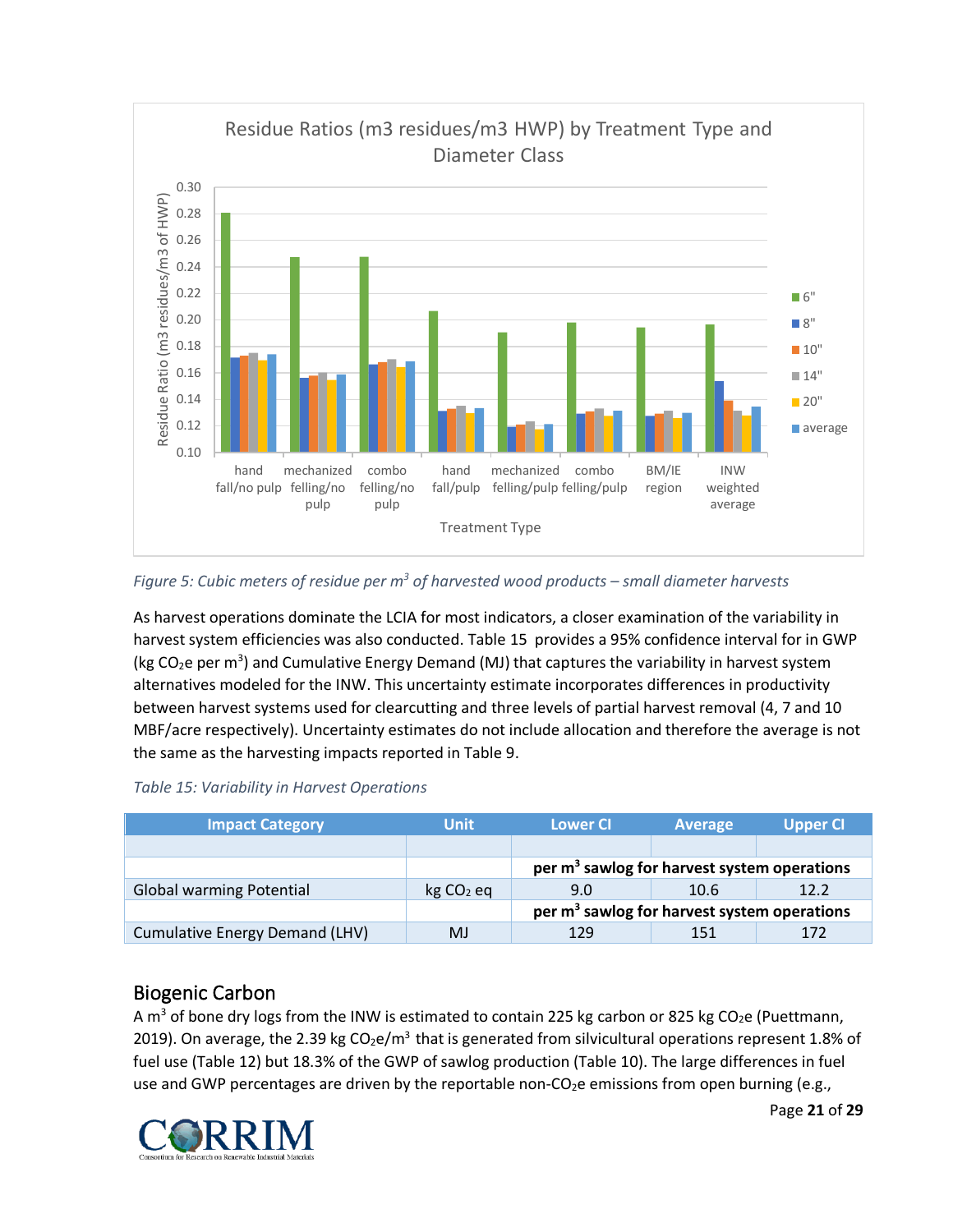methane, nitrous oxides, etc) which account for 93% of GWP impacts for silvicultural operations [\(Table](#page-18-1)  [14\)](#page-18-1). As the PCR requires reporting consistent with the TRACI method (Bare 2011), the carbon dioxide  $(CO<sub>2</sub>)$  emissions from burning forest residues are not reported as they are biogenic in origin. Using the TRACI method, the total GWP/m<sup>3</sup> for silvicultural and harvesting operations is estimated at 13.0 kg CO<sub>2</sub>e. The GWP for producing INW sawlogs translates to a ratio of emissions from silvicultural and harvesting operations (EPD Module A1) to sequestered  $CO<sub>2</sub>e$  in the sawlog of 1.6%. These values are calculated using the formula:

### *GWP per m<sup>3</sup> /kg CO<sub>2</sub>e stored per m<sup>3</sup> x 100 (to express the ratio as a percent).*

This weighted average GWP is representative of current volume and piece size recovery where an estimated 1% of logs are 6" diameter. Changes to operational conditions that result in a larger percentage of small diameter timber removed and processed into usable products will increase the GWP for both silvicultural and harvesting operations. The increase in silvicultural operations will be driven by increases in the amount of forest residue [\(Figure 5\)](#page-20-2), whereas increases in harvesting operations will be driven by decreases in harvest system efficiency and recovery that arise when handling small diameter material. For these reasons, this biogenic carbon analysis is not well suited for application to the harvest of small diameter timber harvest as it would under-estimate the GWP for producing the sawlogs and therefore under-estimate the relative percent impacts per  $m<sup>3</sup>$  of harvested wood.

Analysis was also completed to compare the carbon dynamics of including biogenic  $CO<sub>2</sub>$  emissions from residue burning in the GWP calculations. To maintain the LCIA mass balance, the material that is consumed as part of forest residue combustion is included in the kg  $CO<sub>2</sub>e$  stored per m<sup>3</sup> calculation using the following formula:

#### (GWP per m<sup>3</sup> (TRACI) + GWP (biogenic CO<sub>2</sub> emissions)/ (kg CO<sub>2</sub>e sequestered per m<sup>3</sup> of forest residues + *kg CO2e stored per m3 ) x 100 (to express the ratio as a percent).*

Using this equation, the carbon balance of the system becomes (2.38 + 37.66)/(91.78 + 825)\*100, which translates to a ratio of emissions from silvicultural and harvesting operations (EPD Module A1) to sequestered  $CO<sub>2</sub>e$  in the sawlog of 5.5%. Allocating the carbon balance between these methods would need to be adopted if the ISO 21930 requirement for stable or increasing carbon stocks on the landscape were not met. Currently the FIA data (Oswalt et al. 2019, Palmer et al., 2018, 2019) indicate that the INW continues to maintain increasing carbon stocks despite the substantial mortality from insects and disease that is concentrated on public lands, though sub-regions of the INW are showing declines in forest carbon stability.

# <span id="page-21-0"></span>Differences from Prior INW Region Study

Oneil et al. (2010) did not provide LCIA using the TRACI method that is required for wood product EPD published under current criteria (UL 2018, 2019). Instead, they reported results as a dimensionless metric, the Eco-indicator 99 (E) / Europe EI 99 E/E. In 2017, the underlying data used in Oneil et al. (2010) were updated to include the newer North American grid and a new LCIA was generated using the North American TRACI method for use in the updated North American wood product EPD (CORRIM unpublished data). These data were compared to the current analysis [\(Table 16\)](#page-22-0). In Oneil et al. (2010), the LCIA modeled three general cases for softwood forest management: state and private dry forests, state and private moist forests, and USFS forests. The current analysis relied on forest growth and yield

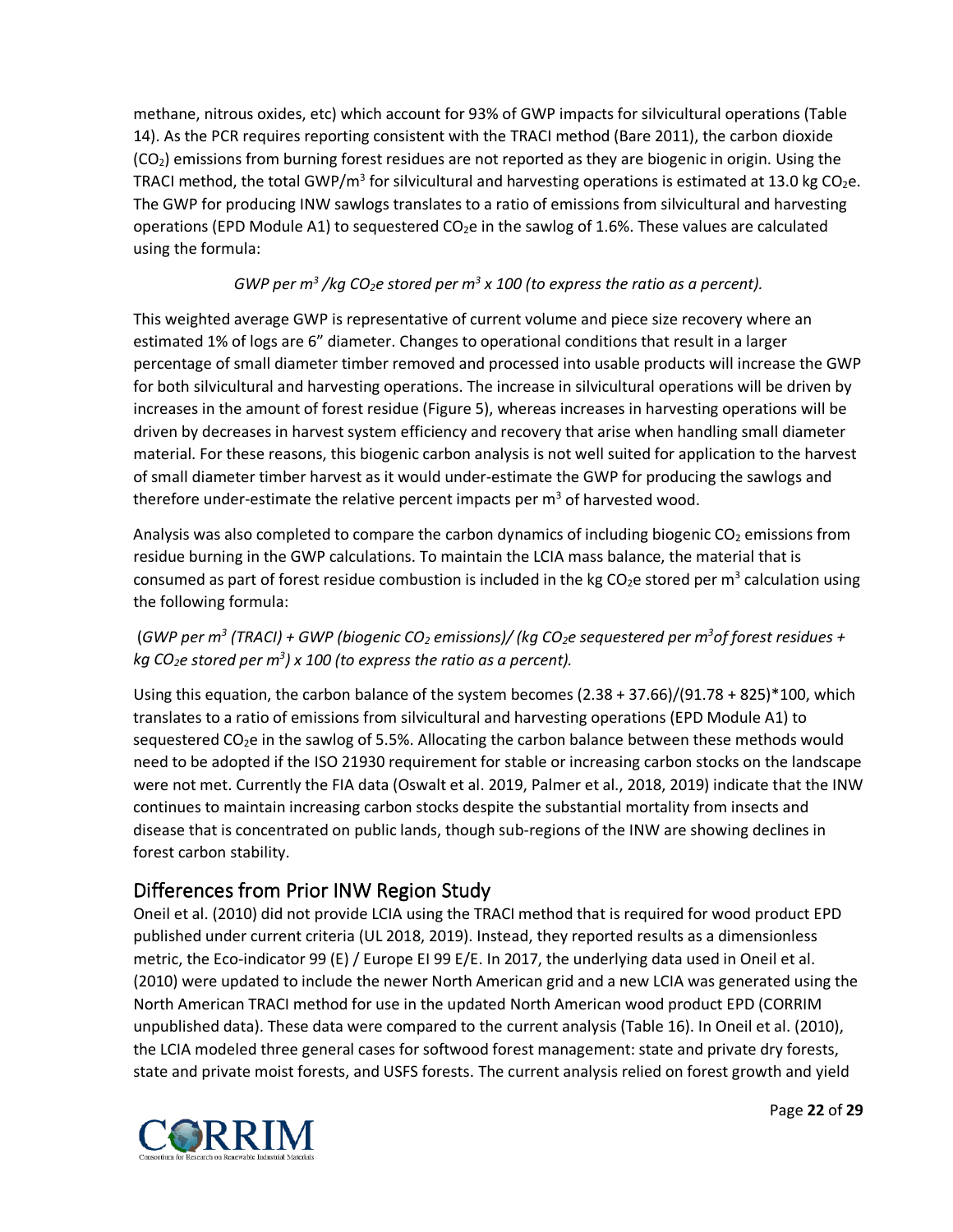from the USFS FIA reports (Oswalt et al. 2019, Palmer et al. 2018, 2019), survey data on harvested wood volume (UM BBER 2020, Berg et al. 2018), piece size (Simmons et al. 2013, 2017), and recovery (Berg et al. 2016). Percentage differences by impact category shown i[n Table 16](#page-22-0) vary from -114 to 28% though absolute differences are small (less than 1 unit for most impact categories/ $m<sup>3</sup>$  of roundwood). For comparison purposes, data in [Table 16](#page-22-0) are reported for roundwood (i.e., include the pulp and other product portion of harvested wood volume).

These differences in the LCIA between the 2010 analysis and this report reflect the additions of inputs related to the combustion of forest residues, higher quality data on estimating residue amounts, location, and combustion, access to higher quality data on equipment usage, and greater detail on upstream processes that contribute to overall environmental footprint.

| <b>Impact category</b> | <b>Unit</b>            | 2010 updated for<br><b>Current report (2021)</b><br>2017 AWC EPDs |                                      | <b>Difference, percent</b><br>change from 2005 to<br>2021 |
|------------------------|------------------------|-------------------------------------------------------------------|--------------------------------------|-----------------------------------------------------------|
|                        |                        |                                                                   | Per cubic meter of roundwood at road |                                                           |
| Ozone depletion        | kg CFC-11 eq           | 5.84E-08                                                          | 2.74E-08                             | $-114%$                                                   |
| Global warming         | kg CO <sub>2</sub> eq  | $1.05E + 01$                                                      | 1.30E+01                             | 20%                                                       |
| Smog                   | kg O3 eq               | $5.80E + 00$                                                      | 7.96E+00                             | 27%                                                       |
| Acidification          | kg SO <sub>2</sub> eq  | 2.00E-01                                                          | 2.78E-01                             | 28%                                                       |
| Eutrophication         | kg N eq                | 1.34E-02                                                          | 1.56E-02                             | 14%                                                       |
| Carcinogenics          | <b>CTU<sub>h</sub></b> | 3.85E-07                                                          | 4.76E-07                             | 19%                                                       |
| Non carcinogenics      | <b>CTU<sub>h</sub></b> | 1.54E-06                                                          | 1.62E-06                             | 5%                                                        |
| Respiratory effects    | kg PM2.5 eg            | 1.57E-01                                                          | 2.14E-01                             | 27%                                                       |
| Ecotoxicity            | <b>CTUe</b>            | 4.10E+01                                                          | $3.41E + 01$                         | $-20%$                                                    |
| Fossil fuel depletion  | MJ surplus             | 1.90E+01                                                          | 2.28E+01                             | 17%                                                       |

<span id="page-22-0"></span>*Table 16 Comparison of previous LCA study by Oneil et al. (2010) and this report (2021) for A1 system boundary.*

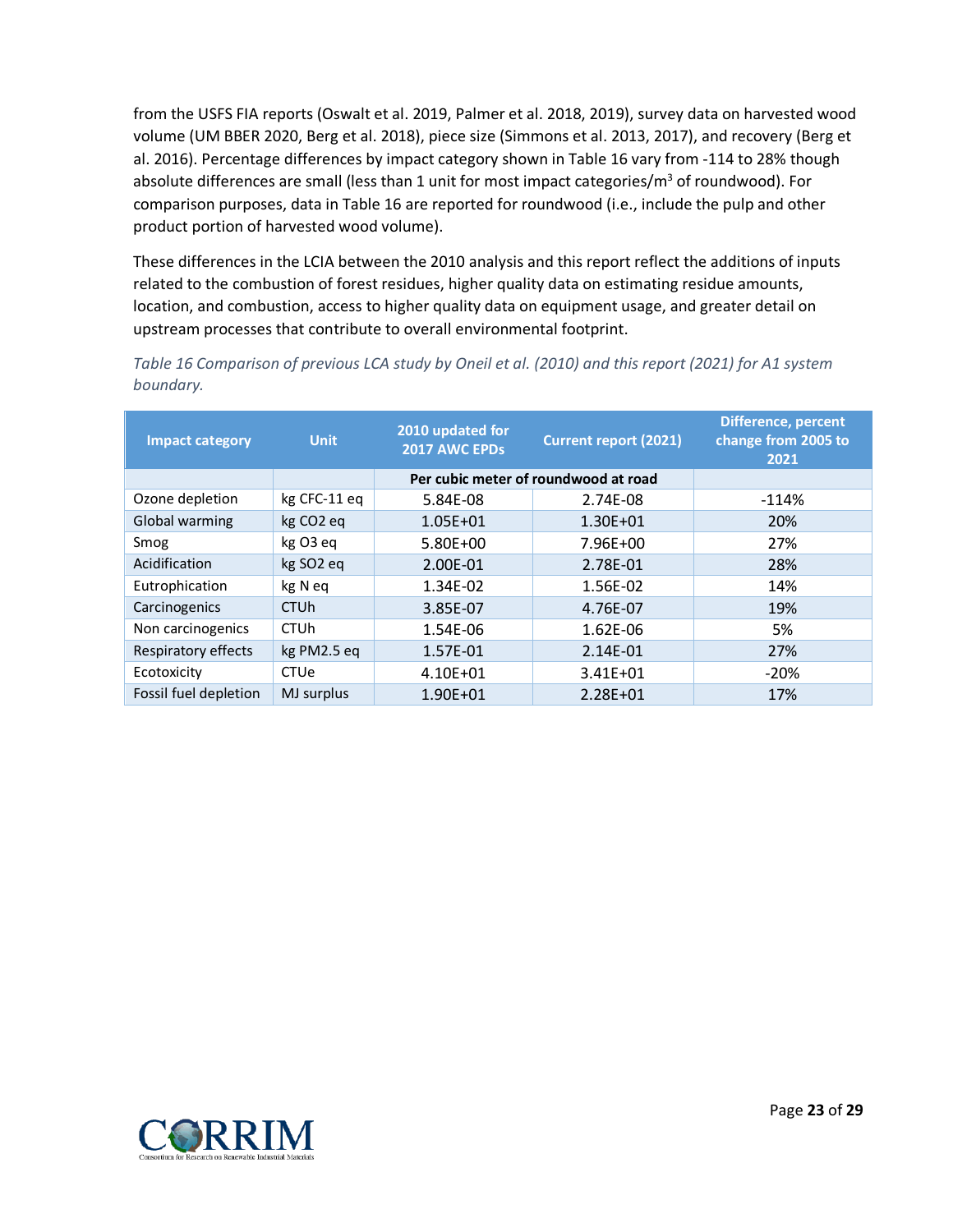# <span id="page-23-0"></span>Data Quality

Data quality parameters relevant to the LCIA are summarized i[n Table 17.](#page-23-2) These parameters include data source, geography, and age.

<span id="page-23-2"></span>

| Table 17: Data Quality for Raw Material Inputs |  |  |  |
|------------------------------------------------|--|--|--|
|------------------------------------------------|--|--|--|

| <b>A1: Raw Material Inputs</b>                                         |                                                                                                                       |                         |                  |                                                                                                                                                                                   |  |  |
|------------------------------------------------------------------------|-----------------------------------------------------------------------------------------------------------------------|-------------------------|------------------|-----------------------------------------------------------------------------------------------------------------------------------------------------------------------------------|--|--|
| <b>Inputs</b>                                                          | <b>LCI Data Source</b>                                                                                                | Geography               | Year             | <b>Data Quality Assessment</b>                                                                                                                                                    |  |  |
| Seedlings,<br>Herbicides,<br>Adjuvants,<br>Fuels,<br><b>Lubricants</b> | Database:<br>CORRIM dataset<br><b>US EI 2.2</b><br>(DataSmart2018)<br>Process: Silvicultural Operations               | North<br>America        | 2021             | Technology: good<br>Process models represent weighted average<br>operations.<br>Time: good: Data is less than 10 years old<br>Geography: good                                     |  |  |
| Fuels,<br>Lubricants,<br><b>Coolants</b>                               | Database:<br><b>CORRIM dataset</b><br><b>US EI 2.2</b><br>(DataSmart2018)<br>Process:<br><b>Harvesting Operations</b> | <b>North</b><br>America | $2012 -$<br>2019 | Technology: good<br>Process models average US technology<br>Time: good: Data is less than 10 years old<br>Geography: good<br>Data is representative of INW regional<br>operations |  |  |

# <span id="page-23-1"></span>**Conclusions**

Most of the LCA impacts for INW softwood sawlog production comes from harvest operations. Equipment systems, and their efficiency, are driven by harvest intensity (percent removal), markets, topography, and ownership. Detailed data on equipment system allocation has improved the certainty of the estimates for this LCIA over prior studies.

There is a significant LCIA impact from burning forest residues in the INW. Depending on the LCIA method used, the CO<sub>2</sub>e emissions for producing 1 m<sup>3</sup> of INW softwood sawlogs varies from 1.6-5.5% of the amount of CO<sub>2</sub>e stored in that sawlog. Differences are driven by the inclusion (or exclusion) of carbon dioxide equivalents from burning forest residues to address post-harvest fire risk. Treatment of biogenic carbon in LCIA is a function of the condition of the forest inventory. If the inventory is stable or increasing as it is in the INW, then burning forest residues does not count towards the  $CO<sub>2</sub>e$  impact as the land use change account has already captured that change. In this case the GWP for 1  $\text{m}^3$  of INW sawlogs represents 1.6% of the CO<sub>2</sub>e stored in that same 1  $m<sup>3</sup>$  of wood.

The representative impacts for producing INW sawlogs generated here, including uncertainty, can be used as the upstream input for future life cycle assessments of INW products including lumber, plywood, and engineered wood products. It's utility for small diameter timber harvests or forest restoration activities is severely limited without modifying the harvesting input data, allocation methods, and residue assumptions to accurately reflect the differences in expected impact. This need is particularly germane for harvests where the mean diameter removed is less than 10 inches.

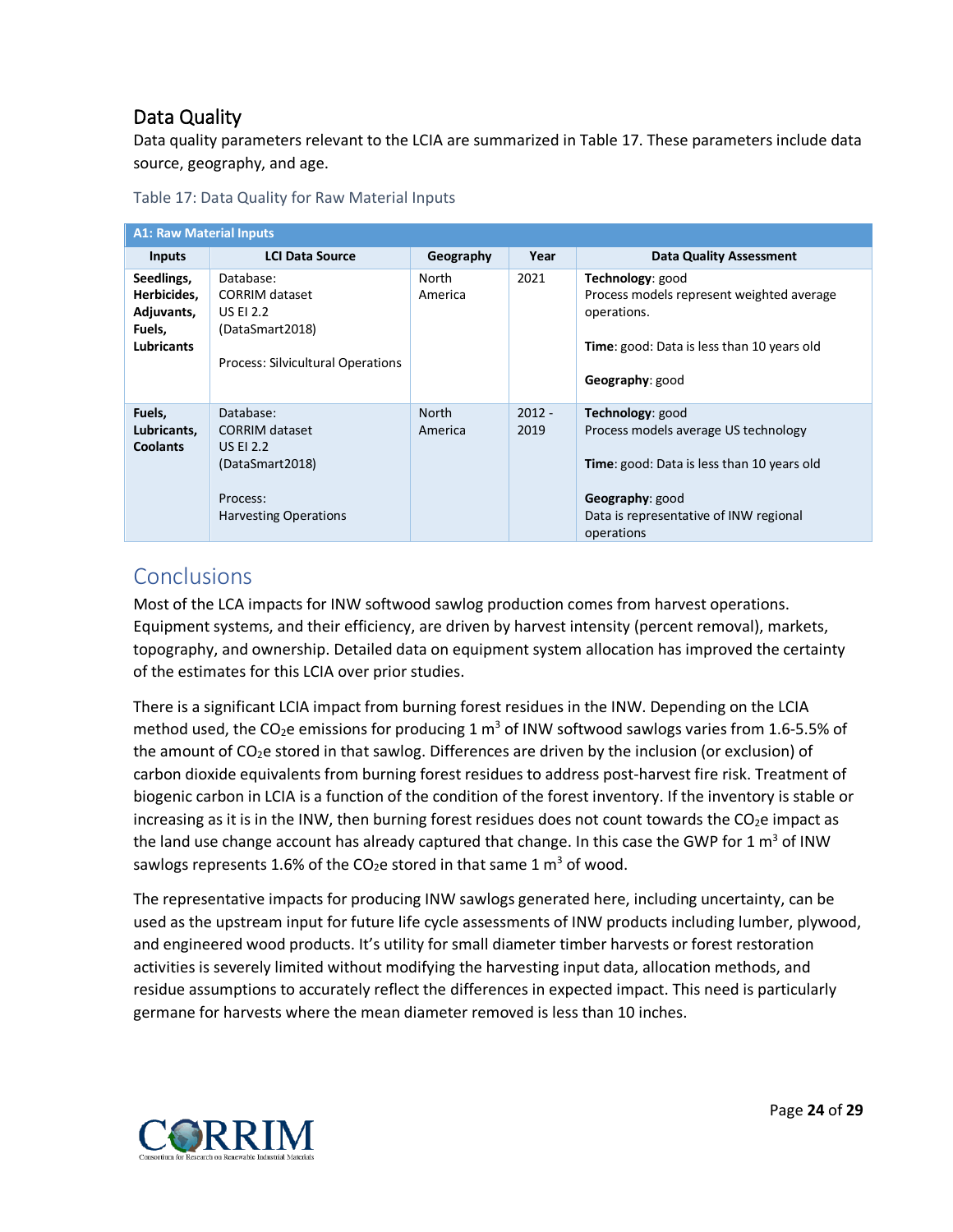# <span id="page-24-0"></span>Acknowledgements

Funding for this report was provided to the Consortium for Research on Renewable Industrial Materials (CORRIM) by the US Endowment for Communities and Forests under Project 20-00088. The United States Endowment for Forestry and Communities, Inc. (the "Endowment") is a not-for-profit corporation that works collaboratively with partners in the public and private sectors to advance systemic, transformative, and sustainable change for the health and vitality of the nation's working forests and forest-reliant communities. All data and results represent the findings and opinions of the author alone and not of the Endowment or data contributors.

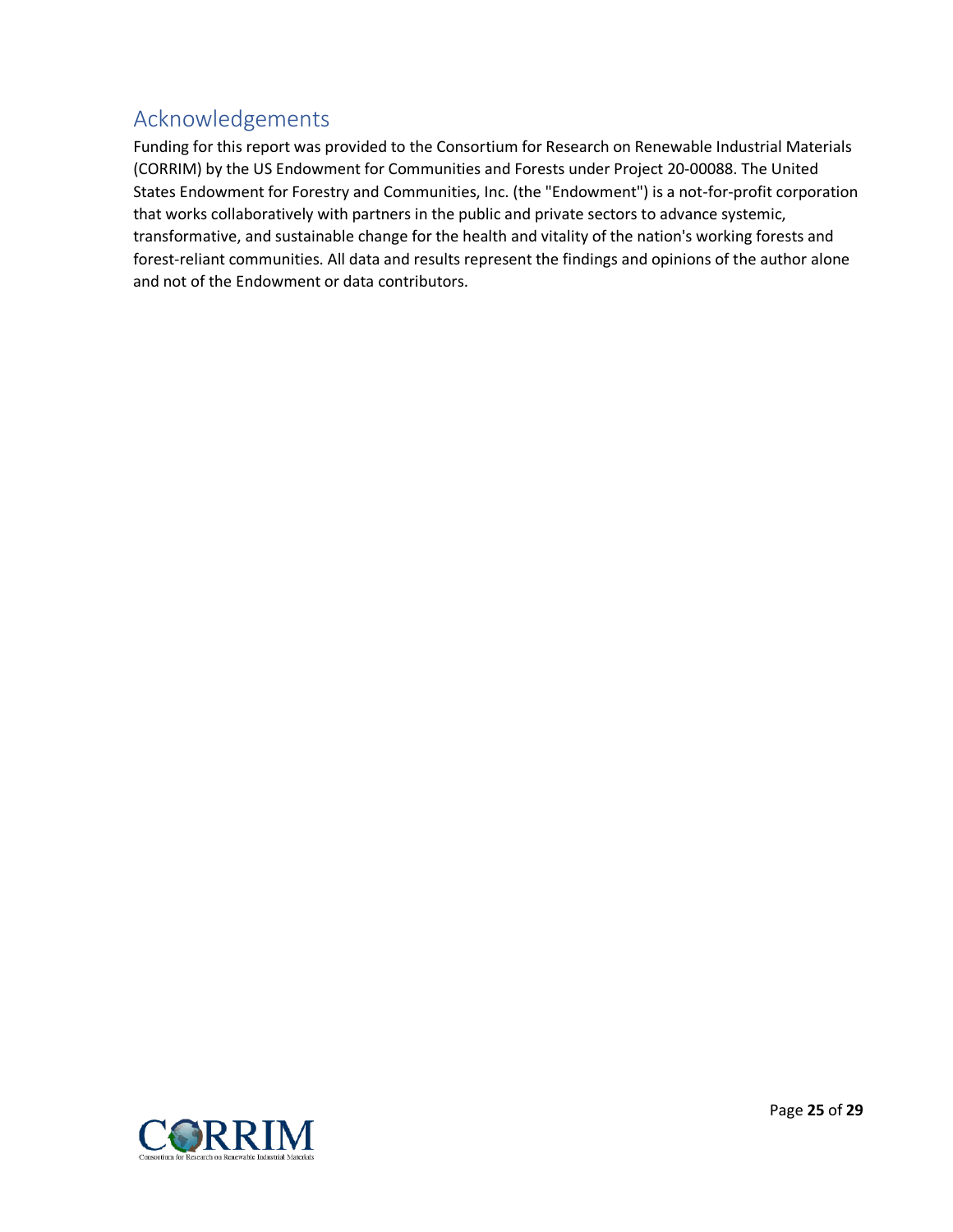# <span id="page-25-0"></span>References and Data Sources

- Bare, J. 2011. TRACI 2.0: the tool for the reduction and assessment of chemical and other environmental impacts 2.0. Clean Technologies and Environmental Policy, 13 (5), 687-696.
- Battye, W and R Battye. 2002. Development of Emissions Inventory Methods for Wildland Fire. Final Report for Environmental Protection Agency, Research Triangle Park, North Carolina. EPA Contract No 68-D-98-046. February. 77p.
- Berg, E. C., et al. (2016). "Predicting Logging Residue Volumes in the Pacific Northwest." Forest Science 62(5): 564-573.
- Berg, Erik C.; Simmons, Eric A.; Hayes, Steven W.; Morgan, Todd A.; Shaw, John D. 2018. Logging utilization in Montana, 2011–2016. Resour. Bull. RMRS-RB-26. Fort Collins, CO: U.S. Department of Agriculture, Forest Service, Rocky Mountain Research Station. 16 p.
- Briggs, D.G. 1994. Forest products measurements and conversion factors: With special emphasis on the US Pacific Northwest. College of Forest Resources, University of Washington Seattle, WA.
- EPA, 1995, AP 42, Fifth Edition, Volume I Chapter 13: Miscellaneous Sources; https://www.epa.gov/sites/default/files/2020- 10/documents/13.1\_wildfires\_and\_prescribed\_burning.pdf
- Han, S. K., et al. (2017). "ThinTool: A Spreadsheet Model to Evaluate Fuel Reduction Thinning Cost, Net Energy Output, and Nutrient Impacts." Forest Science 63(1): 118-127.
- Hayes and Niccolucci, 2020, Logging Cost Estimation for Idaho and Montana, presentation to the 2020 Foresters Forum Presentation, February 6, 2020, Coeur d'Alene, ID, University of Montana Bureau of Business and Economic Research, http://www.bber.umt.edu/pubs/forest/prices/LoggingCostPres2020.pdf
- ISO, 2006a. ISO 14040:2006. Environmental management. Life cycle assessment. Principles and framework. International Organization for Standardization. Geneva.
- ISO, 2006b. ISO 14044:2006. Environmental management. Life cycle assessment. Requirements and guidelines. International Organization for Standardization. Geneva.
- ISO, 2017. International Standard ISO 21930:2017 Sustainability in buildings and civil engineering works Core rules for environmental product declarations of construction products and services.
- Jenkins, Jennifer C.; Chojnacky, David C.; Heath, Linda S.; Birdsey, Richard A. 2004. Comprehensive database of diameter-based biomass regressions for North American tree species. Gen. Tech. Rep. NE-319. Newtown Square, PA: U.S. Department of Agriculture, Forest Service, Northeastern Research Station. 45 p. [1 CD-ROM].
- Mason, C. Larry, Kenneth L. Casavant, Bruce R. Lippke, Diem K. Nguyen, and Eric Jessup, 2008, The Washington Log Trucking Industry: Costs and Safety Analysis, Report to the Washington State Legislature by The Rural Technology Initiative University of Washington and The Transportation Research Group Washington State University, 111 pp.

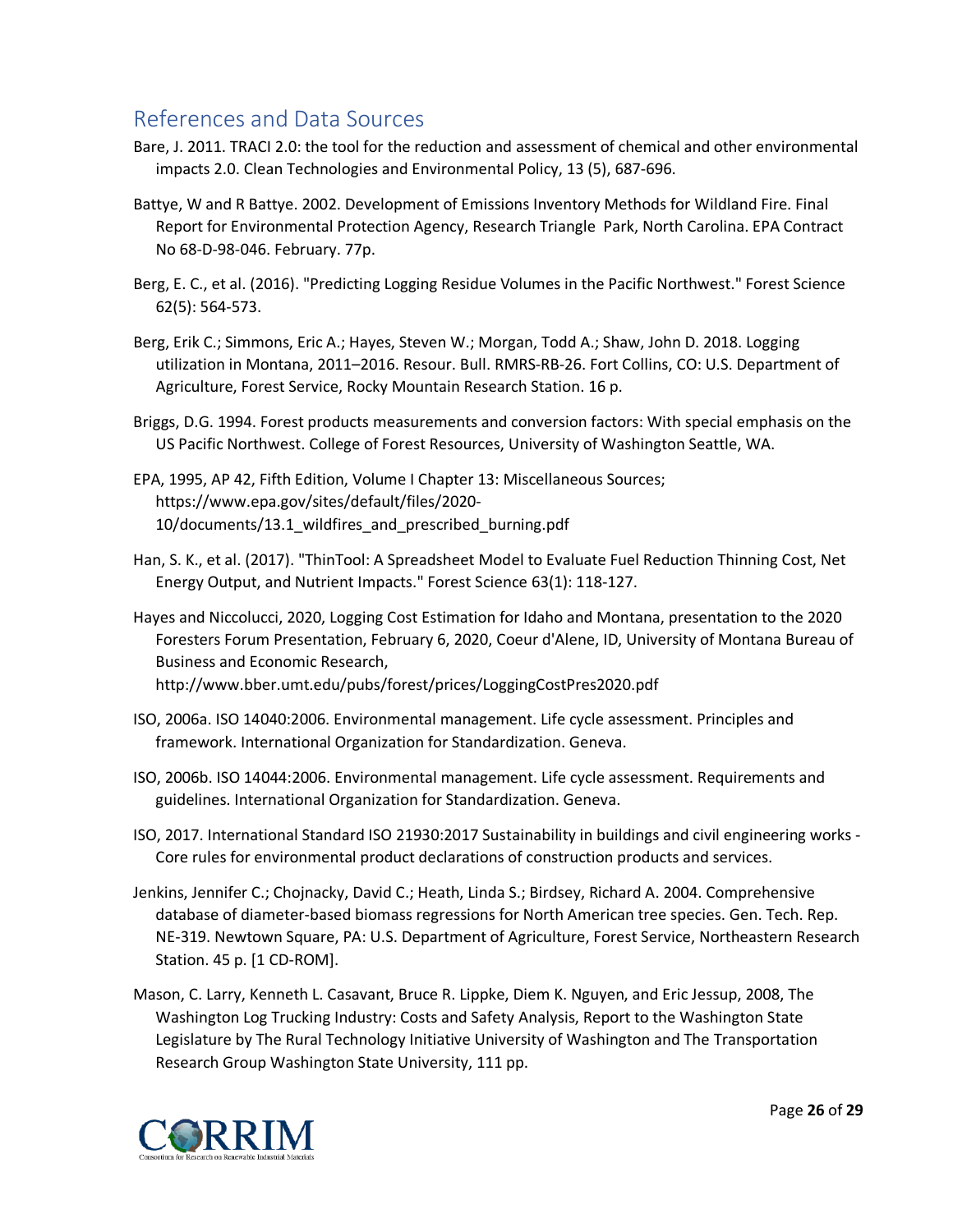- Miles, P.D., and Smith, W.B. 2009. Specific gravity and other properties of wood and bark for 156 tree species found in North America. USDA For. Serv. Res. Note NRS-38.
- Nelson, A., 2021, 2020 Inland Northwest Reforestation Survey Results, Center for Forest Nursery and Seedling Research, University of Idaho.
- Oneil, E. and M. E. Puettmann (2017). Life-Cycle Assessment of Forest Resources of the Pacific Northwest, USA, Forest Products Journal 67(5-6): 316-330.
- Oneil, E. E., Leonard R. Johnson, Bruce R. Lippke, James B. McCarter, Marc E. McDill, Paul A. Roth, and James C. Finley (2010). " Life Cycle Impacts of Inland West and NE/NC Forest Resources." Wood And Fiber Science 42: 29-51.
- Oswalt, Sonja N.; Smith, W. Brad; Miles, Patrick D.; Pugh, Scott A., coords. 2019. Forest Resources of the United States, 2017: a technical document supporting the Forest Service 2020 RPA Assessment. Gen. Tech. Rep. WO-97. Washington, DC: U.S. Department of Agriculture, Forest Service, Washington Office. 223 p. https://doi.org/10.2737/WO-GTR-97.
- Palmer, Marin; Kuegler, Olaf; Christensen, Glenn, tech. eds. 2018. Oregon's forest resources, 2006–2015: Ten-year Forest Inventory and Analysis report. Gen. Tech. Rep. PNW-GTR-971. Portland, OR: U.S. Department of Agriculture, Forest Service, Pacific Northwest Research Station. 54 p.
- Palmer, Marin; Kuegler, Olaf; Christensen, Glenn, tech. eds. 2019. Washington's forest resources, 2007– 2016: 10-year Forest Inventory and Analysis report. Gen. Tech. Rep. PNW-GTR-976. Portland, OR: U.S. Department of Agriculture, Forest Service, Pacific Northwest Research Station. 79 p.

Pre Consultants. 2020. SimaPro 9.1.1.1 Life-cycle assessment software package.

- Prichard, S, R Ottmar and G Anderson. 2006. Consume 3.0 User's Guide. Pacific Wildland Fire Sciences Laboratory, Pacific Northwest Research Station, USDA Forest Service. Seattle, Washington. 231p.
- Puettmann, M. E., et al. (2010). "Life cycle Inventory of Softwood Lumber from the Inland Northwest US, Wood And Fiber Science 42: 52-66.
- Simmons Eric A. , Erik C. Berg, and Steven W. Hayes, 2017, Montana Logging Utilization, 2011-2016, poster presented at the 2017 Society of American Foresters Annual Convention, http://www.bber.umt.edu/pubs/forest/util/MontanaSAF2017Poster.pdf
- Simmons, Eric A., Erik C. Berg, Todd A. Morgan, and Steven W. Hayes, 2013, Logging residues: Comparative efficiency by tree diameter and logging methods in three western states, (poster presented at the 2013 Council on Forest Engineering Conference, Missoula, MT), University of Montana, Bureau of Business and Economic Research, http://www.bber.umt.edu/FIR/P\_Posters.asp
- Townsend, L., et al. (2019). "Harvesting forest biomass in the US southern Rocky Mountains: cost and production rates of five ground-based forest operations." International Journal of Forest Engineering 30(2): 163-172.
- UL, 2018. UL Environment. Part A: Life Cycle Assessment Calculations Rules and Report Requirements

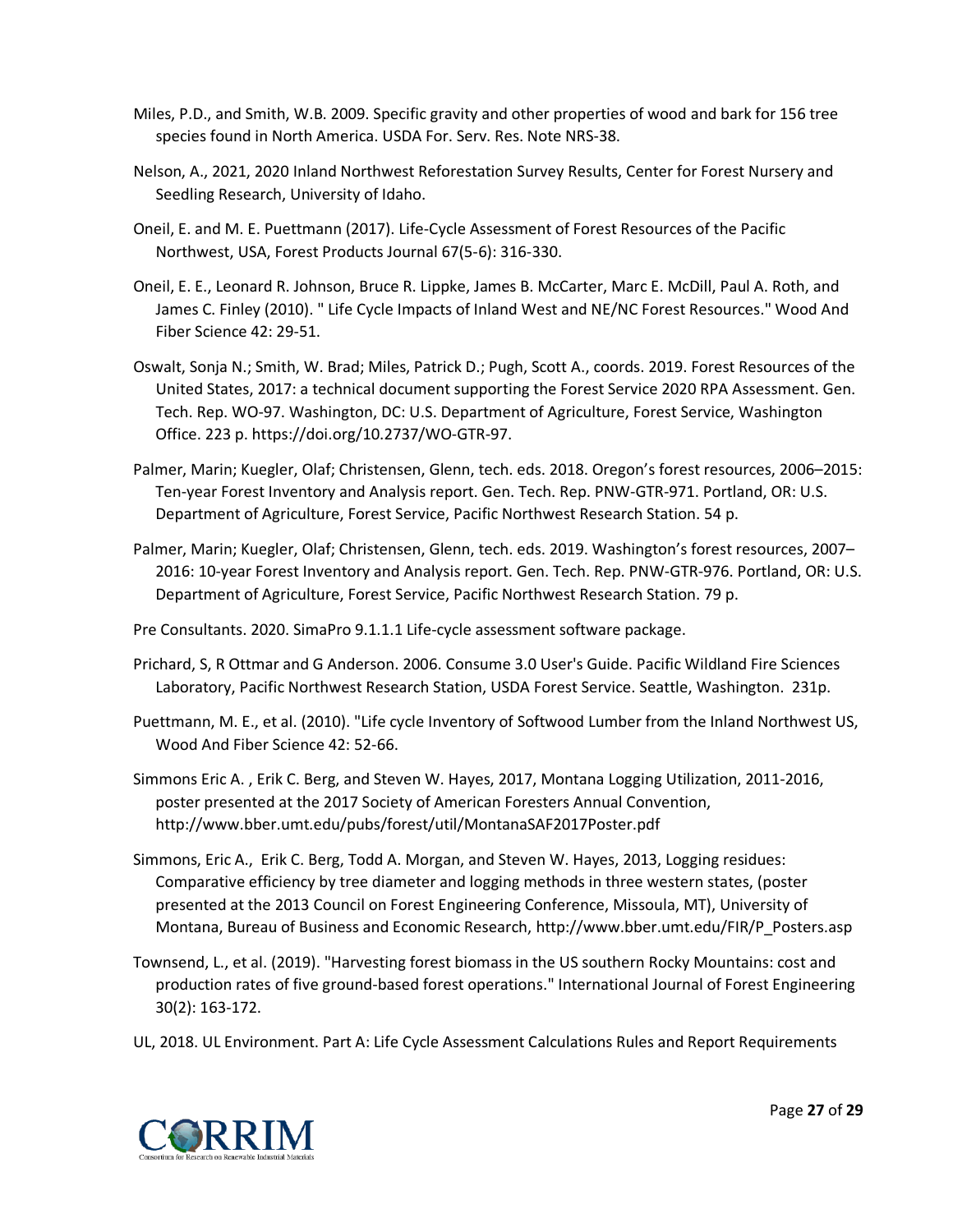- UL, 2019. Part b: North American Product Category Rules (PCR) for North American Structural and Architectural Wood Products
- UMT BBER 2020, University of Montana, Bureau of Business and Economic Research Harvest by County Tool, http://www.bber.umt.edu/FIR/H\_Harvest.asp
- USDA. 2015a. The Forest Inventory and Analysis Database: Database Description and User Guide for Phase 2 (version 6.0.2).
- USDA. 2015b. Forest Inventory and Analysis National Program Data and Tools FIA Data Mart, FIADB (files downloaded on 02-25-2016).
- Vitorelo, B., et al. (2011). "Productivity and Cost of Integrated Harvesting for Fuel Reduction Thinning in Mixed-Conifer Forest." Forest Products Journal 61(8): 664-674.
- Waste to Wisdom. 2017. Machine Rate Calculations for Selected Pieces of Sorting and Comminution Equipment: Task 2.
- Woodall, Christopher W.; Heath, Linda S.; Domke, Grant M.; Nichols, Michael C. 2011. Methods and equations for estimating aboveground volume, biomass, and carbon for trees in the U.S. forest inventory, 2010. Gen. Tech. Rep. NRS-88. Newtown Square, PA: U.S. Department of Agriculture, Forest Service, Northern Research Station. 30 p.